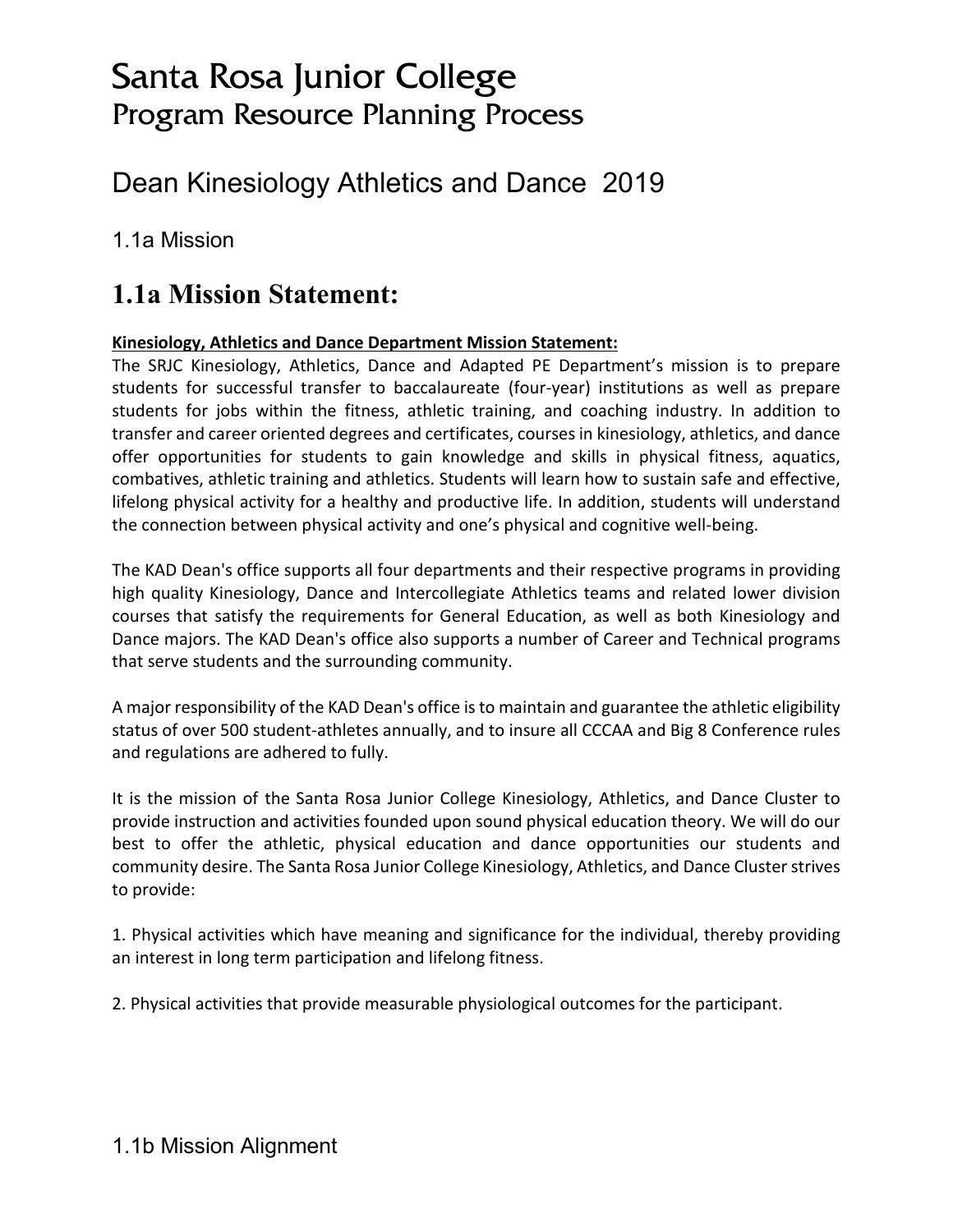# **1.1b Mission Alignment:**

The Dean of KAD supports the mission of the college in the following ways:

#### **Preparing students for transfer**

The Dean of KAD supervises and oversees all general education classes and transfer degree programs in the KAD Department.

#### **Services that support student success and enrich student life**

The Dean of KAD leads and is directly involved in a new student athlete orientation day, a member of the PASSS group whose function is to support student athlete success and provides leadership for KAD Department to support and enhance student lives.

#### **Promotes personal and professional growth, cultivates jot at work and in lifelong learning**

The Dean of KAD is part of a department that is truly a leader in the area of lifelong learning. Lifelong learning is a vital part of all KAD disciplines. The department engages students to learn with joy and is a District leader in in this part of the mission of the college**.** Faculty members are role models for students and take pride in their personal and professional growth. The KAD Dean promotes and supports all personal and professional growth.

#### **Civic engagement and participation in diverse local and global communities**

The KAD Dean leads a group of faculty members who are engaged in community outreach that supports diversity. The athletic discipline often leads or participates in community projects or charitable events. These volunteer projects help many people in need and underrepresented groups, showing SRJC cares for the community and beyond.

#### **We regularly assess, self-reflect, adapt and continuously improve**

The KAD Dean along with the department chair support all faculty and staff to assess programs and evaluate ways to constantly improve programs in the department. The dean and chair have led informational and hands on meetings and trainings about student success, curriculum development, SLO assessment, facilities improvement and renovation, and public relations/sports information. The KAD Department has been a district model in regards to organization and completion of SLOs and SLO assessments and in 2018 successfully completed the assessment of all of their majors and certificates (10).

We communicate together in discussions on program excellence and support services for students to help make our department, programs and students great.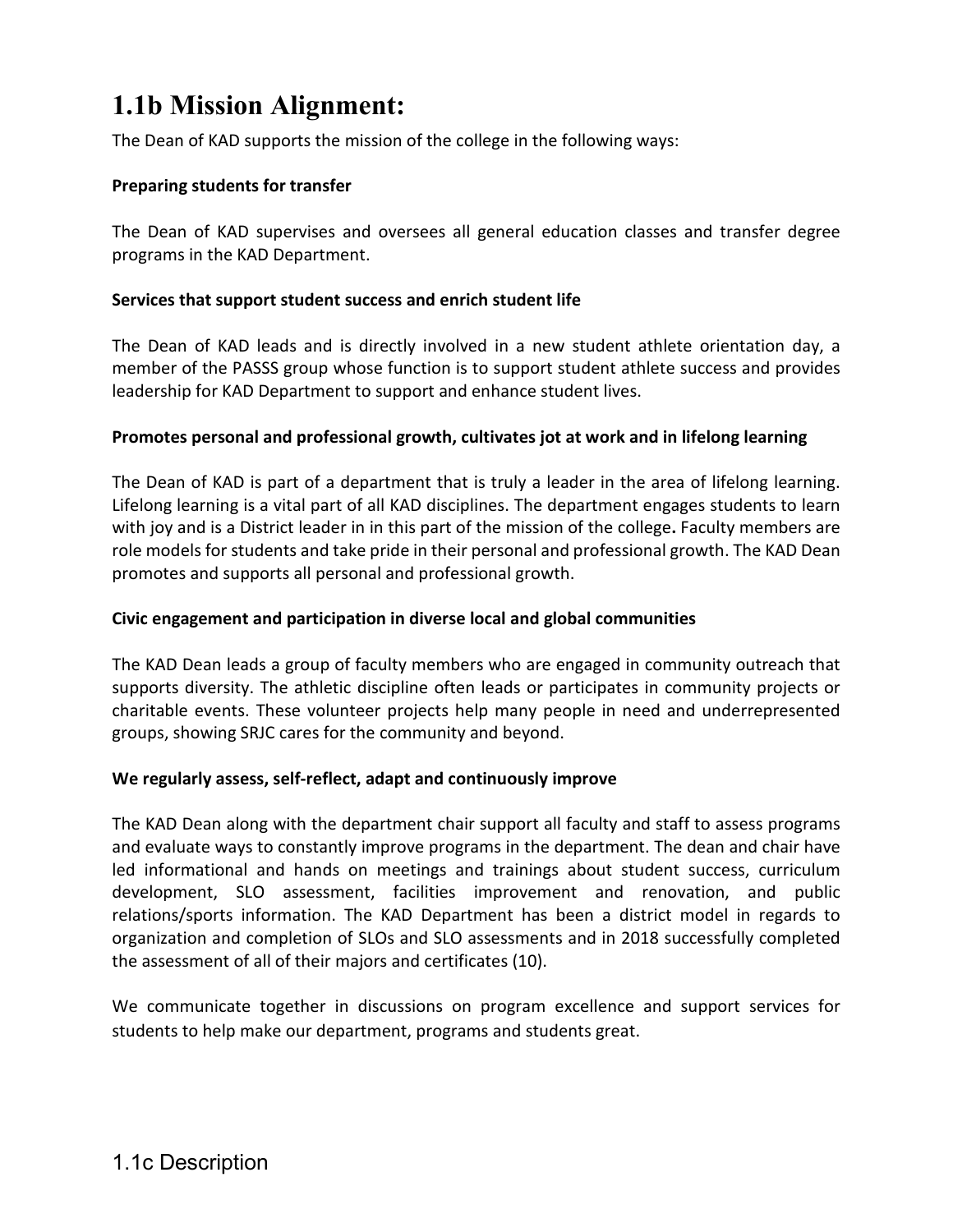# **1.1c Description:**

The Department of Kinesiology, Athletics and Dance offer a comprehensive, well-rounded program that meets the needs of SRJC's varied student population. A wide variety of lecture, and activity classes accommodate students who range in age from high school students to senior adults. Students may participate in classes on an individual basis that emphasize transferring to 4 year universities as kinesiology majors, obtaining certificates or learning lifelong physical fitness and wellness strategies in one of a variety of fitness courses, including aerobics, step aerobics, body conditioning, pilates, yoga, dance, weight training, aquatic fitness, and aqua calisthenics. Students may also participate in individual sports training by enrolling in classes such as golf, tennis, wrestling, track and field, or combatives. Team sports offerings include badminton, basketball, football, soccer, volleyball, and water polo.

## **Kinesiology**

Kinesiology, the study of human movement, is achieved through scholarly study that includes both lecture core courses and physical activ-ity experience in lab classes. Lab classes, physical instruction, and practice are **fundamental** to the nature of the disciplines of Dance and Kinesiology. One must experience the *kinesthetic*  aspect to learn safe and effective physical skills to truly be effective professionals, teach-ers, and leaders in this growing industry and educational pathway. Currently, Kinesiology is the 7th most popular major at CSUs and careers in this area are expected to grow faster than average according to current labor market data.

Kinesiology majors are required to take a *minimum* of two, one unit courses of physical education/activity. This is a part of the Transfer Model Curriculum for Kinesiology as well as SRJC's Associate's Degree in Kinesiology. Future Physical Education teachers need to take a variety considering they are teaching fitness-based and sportrelated physical education and need exposure to all types of movement and forms. Future coaches need to take a variety since they are many times involved in skill development and safe and effective conditioning programs for their athletes.

#### **CSUs that require units of Kinesiology Physical Activity courses in a variety of areas including dance, individual and team sports, fitness, combatives, and aquatics**

| <b>General Ed Requirement for All Majors</b> |
|----------------------------------------------|
|                                              |
|                                              |
|                                              |
|                                              |
|                                              |
|                                              |

In addition, fitness-based Kinesiology activity courses are required courses for students wanting to complete the Fitness, Nutrition, and Health Certificate or Degree at SRJC. Learning the practical skills in becoming a group fitness instructor or personal trainer come directly from weight training, body conditioning, Pilates, and yoga classes. They use these same courses to become teaching aides to gain practical skills leading group classes and working one-on-one in fitness instruction classes and working one-on-one in fitness instruction.

## **Dance**

Dance is also an academic discipline; it encompasses the elements of a performing art, as well as the science of movement. Students enrolled in dance classes have several options of study. The Dance Program at SRJC offers an AA degree, certificates in Ballet, Jazz, Modern, and Hip Hop/Funk and the general student population may experience dance as a means to enhance physical fitness, wellness, coordination, and grace. Dance technique classes are the essential training tools for students preparing to transfer as dance majors. Dance auditions are required for entrance in to public state and private colleges and universities, most of which will hold the transfer student to a higher technical ability level.

 The SRJC dance program, specifically the certificate programs, assists in preparing students for careers in dance, including the areas of choreography, dance performance and private dance instruction. It is critical to maintain the diversity of instruction and course offerings to service the students in classes and the many options they have involving their dance training.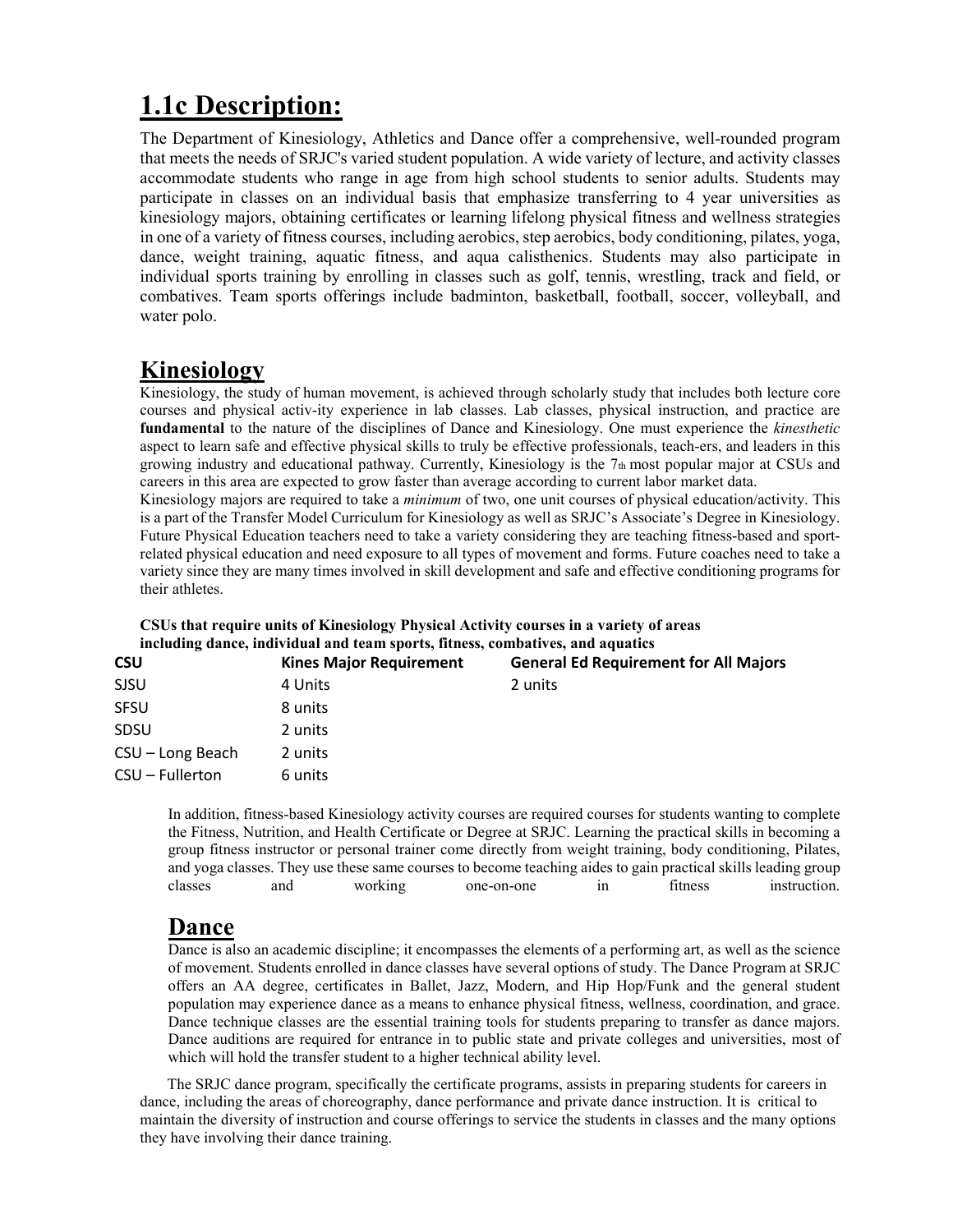## **Career Paths**

Athletic Training/Sports Medicine Physical or Occupational Therapy Group Fitness Instructors Physical Education Teachers Program Director of Corporate Fitness Center/Resorts Yoga and Pilates Instructors Personal Trainers Community based sport and fitness instructors Adapted Physical Activity Aquatics Director Sport Coaches Dance teachers Athletic Administration Biomechanist Cardiac Rehabilitation Specialist Pre-Chiropractic Director of Youth Camps/Sport Programs Epidemiologist- Physical Activity Exercise Physiologist Massage Therapy Pre-Med Physician's Assistant Preparation Professor of Kinesiology, Physical Education Recreational Therapist Respiration Therapist Sport Management Sport Psychologist for Performance Enhancement Sports Information Director Sports Journalist Sports Marketing Sports Officiating Strength and Conditioning Coach

## **What does the SRJC KAD Department Offer?**

- キ Majors and Certificates for transfer students
- キ Alignment with the Transfer Model Curriculum (TMC)
- キ We offer lecture courses that include Kinesiology, Health and Wellness, Sports & Training Theory, Athletic Training, Dance & Dance History
- キ We offer lab courses that include Kinesiology, Athletic Training, Physical Activity, Team Sports, Individual Sports and Dance

## **What career paths are available to Kinesiology Majors?**

- $\frac{1}{3}$  There are over 30 existing career paths at the CSU's for Kinesiology Majors
- キ Our certificate programs at SRJC offer graduates immediate job opportunities in fitness and training

## **Kinesiology majors have careers in**

Sports Medicine Cardiac Rehabilitation **Biomechanics** Physical Therapy Occupational Therapy Ergonomics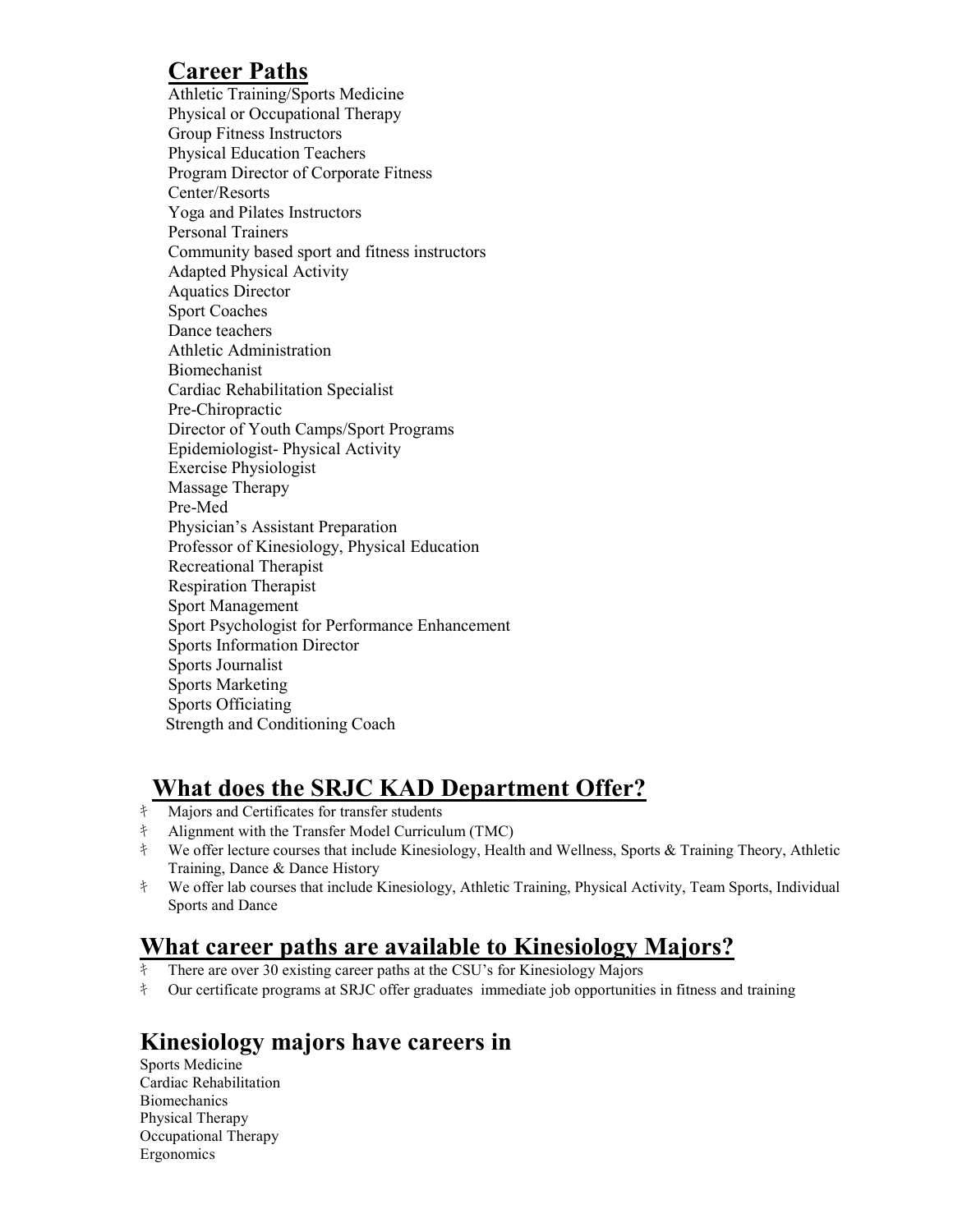Corporate Fitness Sports Management Athletic Administration Sports Broadcasting Exercise Physiology Sports Psychology Coaching Sports Officiating Teaching

#### **The KAD Dean's Office:**

Provides support services and leadership for the faculty and staff of KAD.

Supports in the effort to maintain efficient enrollment management in conjunction with the department chair and program coordinators.

Manages the organization and completion of all faculty and staff evaluations.

Manages the operational functions of the cluster including: KAD curriculum KAD SLOs & Assessments Budget development Program review Instructional equipment Facilities requests Faculty and classified staffing requests

**Athletics** 

Acts as a resource for staff development opportunities and policy and procedure interpretations, development, and implementation.

Acts as a liaison to various campus and community functions, committees and advisory groups.

Assists in the procurement, hiring, and evaluation of both part time and full time faculty, staff, and athletic sport coaches.

Assists the department's twenty sport programs in promoting and maintaining their respective sport teams.

## 1.1d Hours of Office Operation and Service by Location

#### **1.1 Hours of operation and Service**

The KAD cluster at Santa Rosa is open during teaching hours:

Teaching hours consist of Monday through Sunday and anywhere from 6:00am until 11:59pm. Our main cluster office is open from 8:00am until 5:00pm Monday through Friday and is staffed by one AA II position and an AA III.

The KAD cluster at Petaluma is open during teaching hours: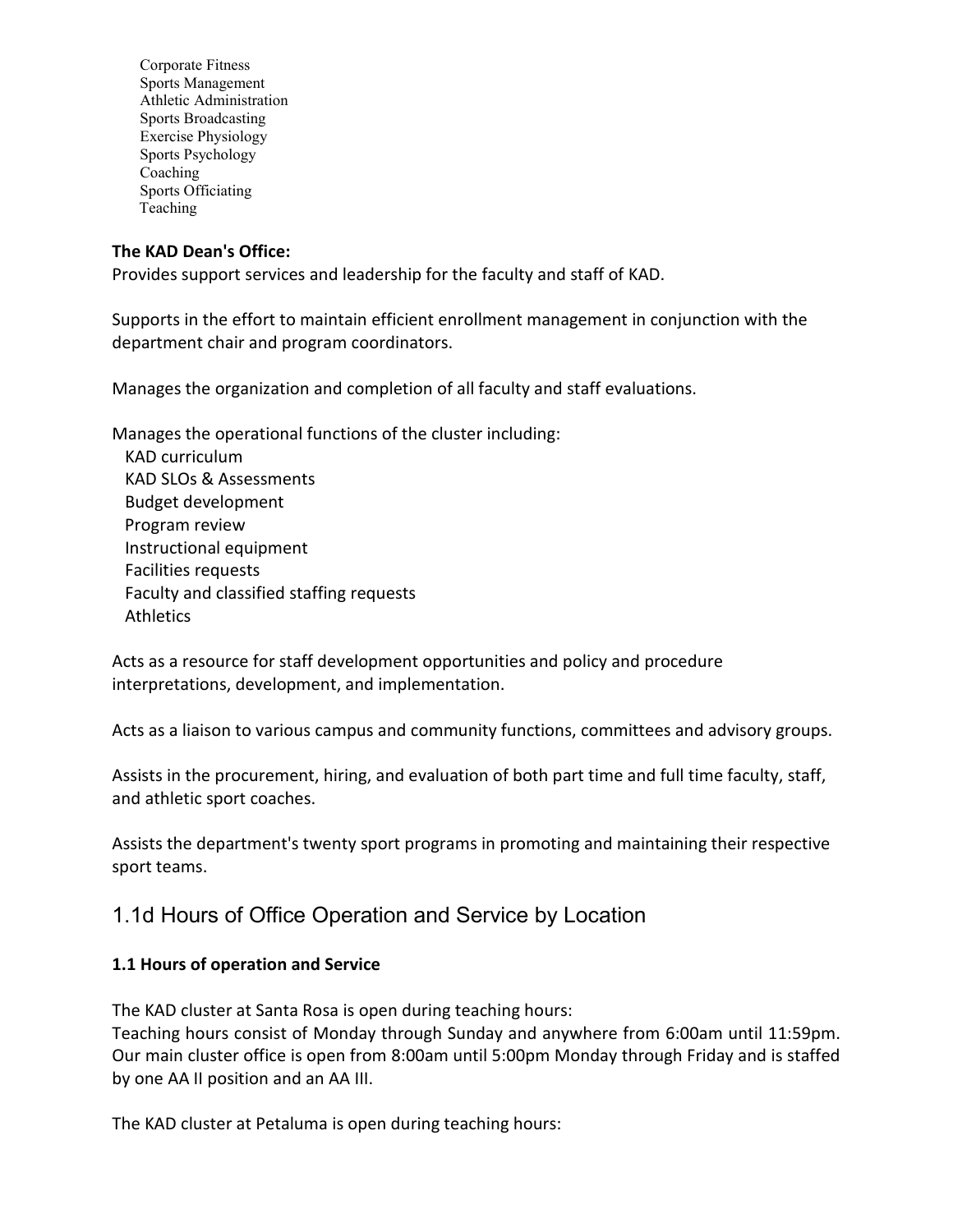Teaching hours consist of Monday through Saturday, from 7:00am until 10:00pm. The department does not have any AA's in Petaluma or student employees. The department currently has one full time faculty member assigned as a coordinator of the KAD program at Petaluma campus on limited release time from the KAD Department Chair. In addition, one full time faculty has been hired to teach classes at the Petaluma campus. Currently there is no administrative support available for the Petaluma campus.

The KAD dean's office is open to the public as follows:

Monday through Friday 8:00 am to 5:00 pm during the fall and spring semesters.

Monday through Thursday 8:00 am to 5:00 pm during the months of June and July.

## 1.2 Program/Unit Context and Environmental Scan

## **1.2 Program/Unit Context and Environmental Scan:**

#### **Degree Majors and Transfer Majors**

The KAD department has recently assessed all of our existing majors and successfully completed 3.6 review for our Athletic Sport Medicine Major. During 2019-2020 the Fitness, Nutrition, and Health Certificate and Major will be under review. In addition, a Transfer Model Curriculum in Kinesiology was written and approved. Kinesiology is still the 7th most popular major at CSUs and the department is responding to this demand by having courses available that transfer for a degree in Kinesiology included KINES 1 - Intro to Kinesiology and a variety of physical activity courses in: combatives, individual and team sports, aquatics, and fitness. Students are required to take 2-6 units of activity courses to fulfill requirements of a major in Kinesiology at CSUs.

In addition, the KAD department has added a course, KINES 53 - Principles of Health and Wellness that satisfies the general education requirement in Area E: Life-long learning for CSU transfer and many times a requirement for Kinesiology majors.

The KAD department has added numoruous courses to our on-line offereings. We are seeing great results in the number of students signing up for these on-line courses. This summer we have launched our first on-line fitness course.

Dance still offers a Dance Major that prepares students to transfer for a degree or various careers in dance. In addition, there are four dance skills certificates in: hip hop/funk, modern, ballet, and jazz.

#### **Career and Technical Education (CTE) Certificates and Majors**

The KAD department has recently assessed all of our existing certificates and successfully completed 3.6 review for all of the KAD Certificates. The Fitness, Nutrition, and Health Certificate and Major was approved by the State Chancellor's office in spring 2012. This certificate is in response to a growing job market demand and need for qualified personal trainers, fitness instructors, and wellness coaches.

Partnerships with local fitness and wellness facilities have been made to receive industry feedback on the fitness program and create internships opportunities for students. This outreach has been a huge success and currently students have a variety of settings to choose from including corporate fitness centers, private personal training studios, wellness centers (provide yoga, pilates, physical therapy and massage), martial arts studios, and group exercise programs. Students have career goals in yoga, pilates,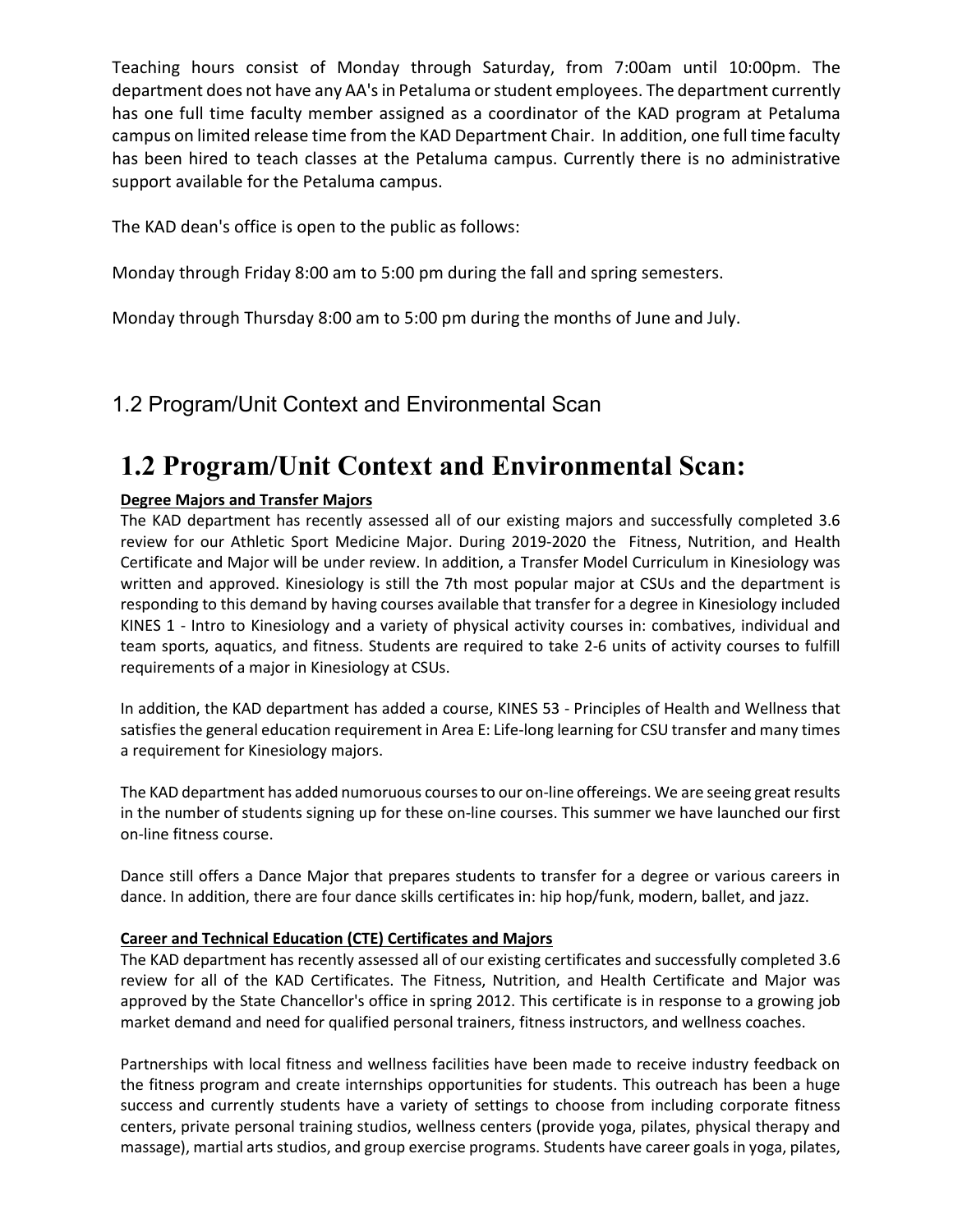personal training, wellness coaching, stroller stride franchise owners, boot camp franchise owners, strength and conditioning coaches, PE instructors, youth fitness, and many more. A course in business management, sport psychology, and specialty courses in working with kids or special formats such as yoga and pilates may help keep up with the growing demand of fitness trends.

24 Hour fitness now accepts the Fitness, Nutrition, and Health Certificate/Major as an official certification to get hired and work as a personal trainer at their facility.

The KAD Dean's office supports a cluster that serves a larger amount of the District's estimated student head count. The cluster employs 14 full time faculty and 61 adjunct faculty and coaches.

## 2.1a Budget Needs

#### **2.1 Budget Needs**

#### **Budget Use:**

The KAD Dean's budget must cover expendable supplies, new equipment purchases, used equipment replacement, maintenance of existing equipment and the more usual items: graphics, phone, etc. In the past Three years major efforts have been made to use resources more effectively: The hours of our AAs and Equipment Technicians have been adjusted so they are occasionally staggered to allow for more coverage without increasing the work force. Travel per diem, post season costs, and equipment costs have been cut drastically. The past two years, all of our overtime budget was cut, a position from our front office was transfered to another department. In whole the past two years our area was cut over \$100,000.Our **assistant coaches' stipends are the same as they were in 2003.** The need for an increase to the assistant coaches stipends, travel per diem, equipment budgets, bus travel and officials pay are still in need of augmentation.

#### **2019-2020 Additional Funds:**

Additional funding is needed for supplies and to maintain and update equipment. The cost of supplies has risen dramatically and the budgets have not. Our cluster has done its part to address the needs of students and student athletes. When we were asked to cut, we successfully did so. When we were asked to expand we expanded and when asked to become as efficient as possible, once again, we did. In my opinion, our programs are funded well below a base level. SRJC does not compare well in most areas with other Big 8 Conference colleges in terms of per diem, travel, lodging, equipment, supplies and support.

#### **Fiscal Year Expenditures- 2017-2018**

| Category                     | Amount       | <b>Change</b> | Dist. Total    | % of Dist. |
|------------------------------|--------------|---------------|----------------|------------|
| <b>Total Expenditures</b>    | 4.493.058.71 | 6.04%         | 154,788,480.66 | 2.90%      |
| <b>Total Faculty Payroll</b> | 2537.474.50  | 9.44%         | 50,884,933.44  | 4.99%      |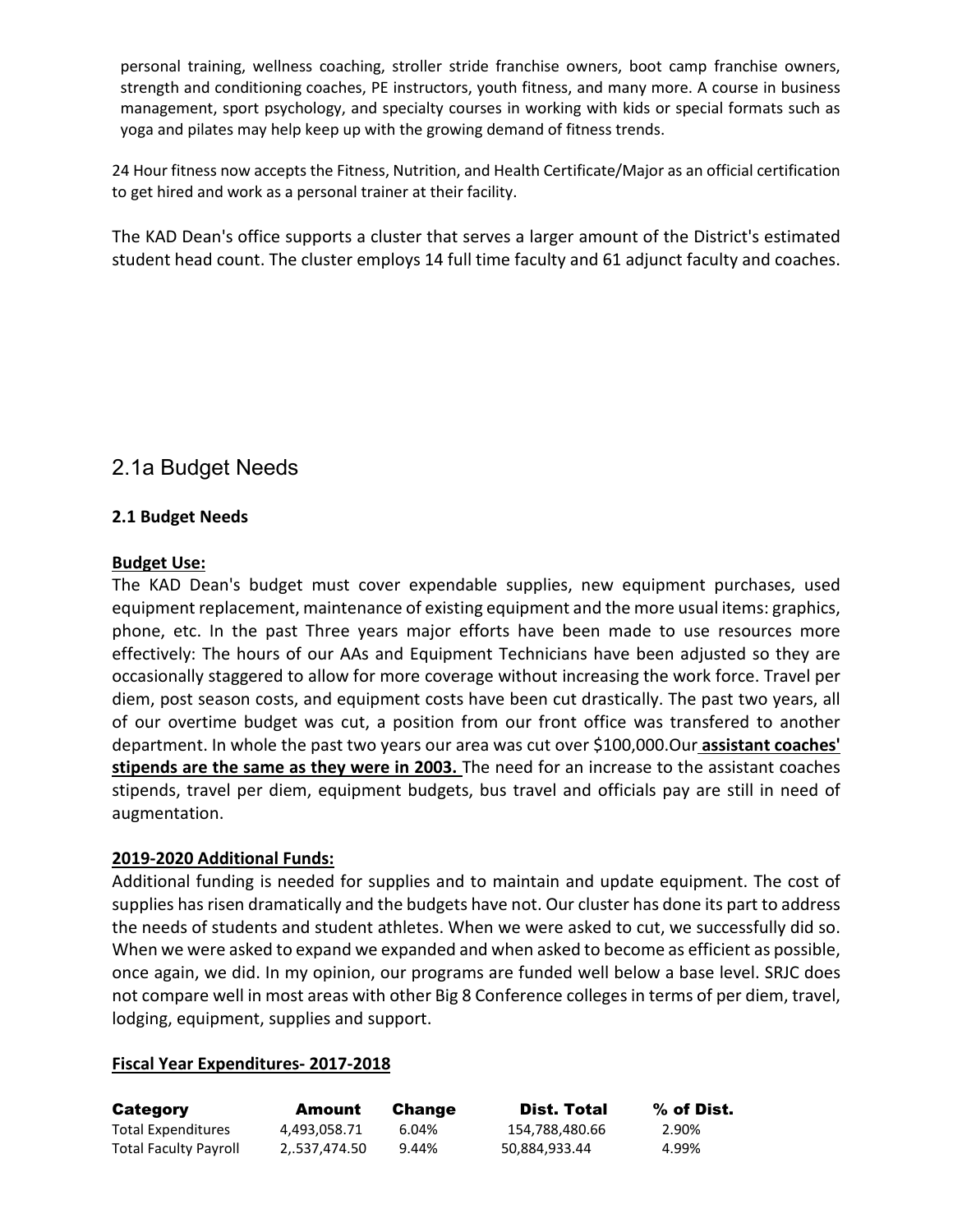| <b>Total Classified Payroll</b> | 285.870.27   | -10.90% | 22.270.301.15  | 1.28% |
|---------------------------------|--------------|---------|----------------|-------|
| Total Mgt. Payroll              | 251.641.99   | 13.56%  | 10.134.908.88  | 2.48% |
| Total Salary/Benefits           | 3.943.851.05 | 6.53%   | 111.941.187.45 | 3.52% |
| Total Non-Personal              | 421.278.57   | 2.24%   | 16.406.746.64  | 2.57% |

The cluster, under leadership of the dean's office, has established a history of prudent fiscal restraint, using limited funds judiciously and efficiently. Under the leadership of the dean's office, the cluster has arranged appropriate coverage of the administration office, equipment room and training room, by staggering start and end times for the individuals who staff these very essential components of the cluster.

#### **Budget Characteristics:**

The KAD dean's office oversees a department that has unique requirements in terms of equipment and general operating expenses. To meet the mission of the cluster, expensive and specialized equipment is necessary. Much of this equipment requires continual upkeep and scheduled maintenance, which requires a moderately high level of funding. This is particularly true in the operation and maintenance of the department's weight room.

#### **Budget Shortcomings**:

**KAD's budgets were reduced by from 15 to 50 percent around 15 years ago. Some of those budgets have been restored and some have not been restored. For instance, the assistant coaching stipends, the life blood of our support coaching staff, has had a recent increase but remains at the reduced 2003 level. Per diem amounts were also lowered and have not been restored. Supply budgets were also reduced and likewise, have not been increased. In comparison with other dean's offices and athletic directors in the Big 8 Conference, SRJC is at or near the bottom in most budgetary categories. The support for the department as it pertains to leadership is at the bottom of the conference and the 10 like colleges. To make the problem worse, another 15% level of cuts were imposed six years ago and then this past two years another \$100,000+ was cut from the support staff of the cluster. The KAD cluster is opperating with smoke and mirrors.**

One of hte biggest issues due to shrinking transportation budgets, the dean's office must continually cut charter bus service which means coaches have to drive vans, often extending an already over-taxing work day. Typical game day workdays can often stretch to over twelve hours. This situation is not conducive to a responsible level of safety for faculty or student-athletes. This issue needs to be addressed in a very timely and prescriptive manner. Until this problem is resolved, it the dean's position that the District is assuming an unreasonable level of liability that could result in unnecessary and preventable lawsuits. The los rios districts travels every team on every trip in a bus. Making, a safer situation for their employees and students.

#### **Additional Funding Necessary:**

Increased and consistent funding levels are needed in several crucial areas significant to the mission of the cluster. Funds are needed for upkeep and purchase of much needed equipment, especially for the weight room, which generates a significant amount of revenue for the District. Frankly, the cluster is currently being funded at below a base level. The cluster's coaches have contributed a huge amount of fundraised dollars in order to sustain their teams at a minimum level. The energy and time coaches have been expending in supporting their respective programs, however, is not sustainable forever. Coaching burnout will become an issue the dean's office will need to address if fundraising demands continue for a prolonged period of time.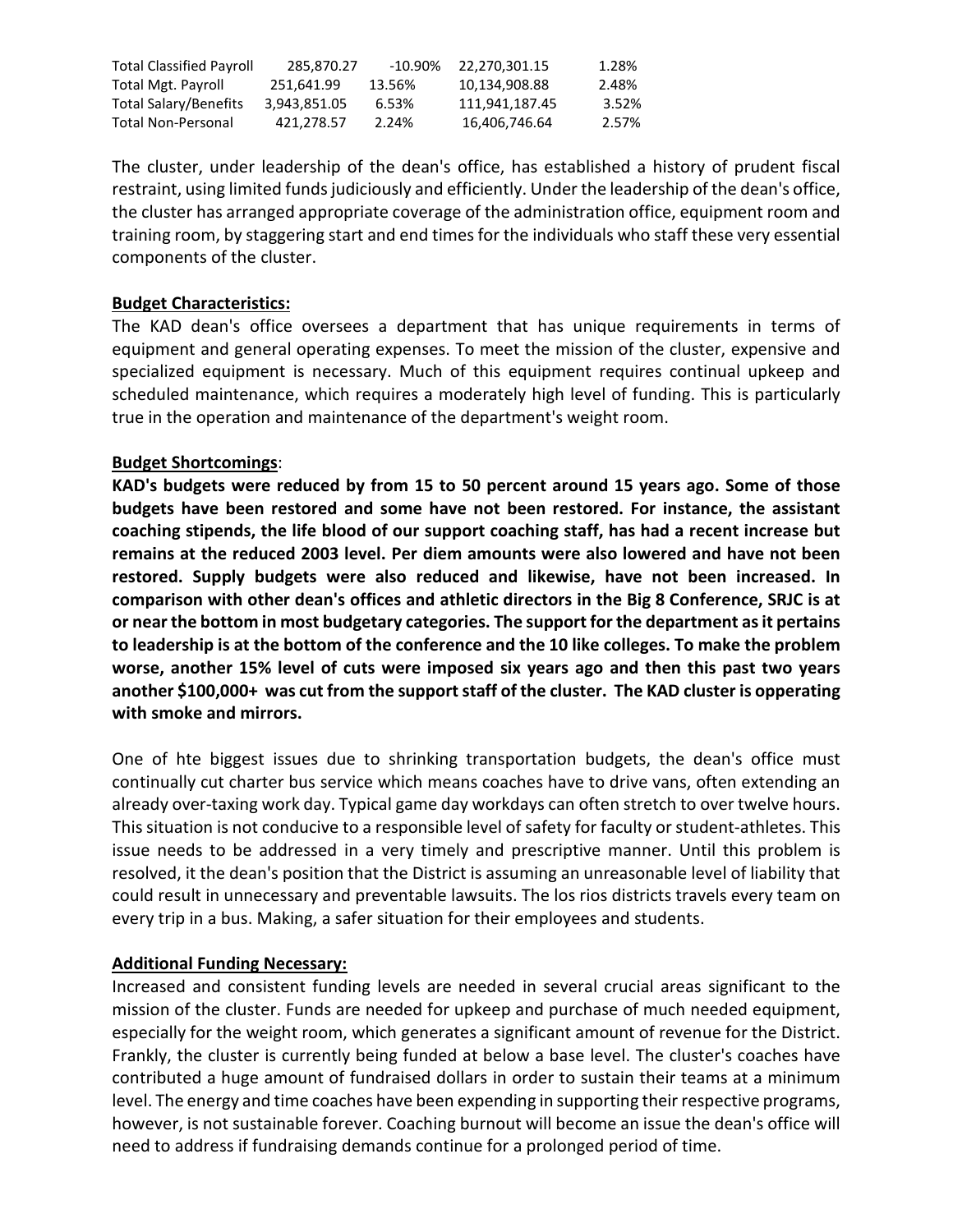#### **Immediate Budgetary Augmentation Requirements**:

1. Reinstate the Overtime Budget for Football Games - \$12,000.00

2. Increase transportation funds to enhance charter bus service from \$130,000.00 and investigate the purchase of two 28 passenger mini-busses at \$130,000 each.

3. Increase per diem by \$39,000.00.

4. Increase equipment budget by 20% percent. \$10,500 and increase training room budget by \$9,000.00 for supplies

5. Increase assistant coach's stipends by \$50%

6. Increase funds for entry fees, official's fees, and hosting fees by \$29,000.00 - a few teams spend their perdiem on the entry fees.

7. Allocate \$15,000.00 annually towards uniform purchases.

8.Inceease budget for officials by \$15,000.00

| Rank | Location   | SP             | M  | Amount      | <b>Brief Rationale</b>                                               |
|------|------------|----------------|----|-------------|----------------------------------------------------------------------|
| 0001 | Santa Rosa | 06             | 07 | \$12,000.00 | Reinstate Overtime Budget for Football Games                         |
| 0002 | Santa Rosa | 06             | 07 | \$15,000.00 | Game managers support.                                               |
| 0003 | Santa Rosa | 01             | 07 | \$50,000.00 | Travel and per diem costs far exceed the budget.                     |
| 0004 | Santa Rosa | 02             | 07 | \$20,000.00 | Dues, entry fees - all teams                                         |
| 0005 | Santa Rosa | 08             | 07 | \$15,000.00 | The cost for officials at sporting events has gone up                |
| 0006 | ALL        | 01             | 06 | \$15,000.00 | Federal work study funds                                             |
| 0007 | ALL        | 06             | 07 | \$35,000.00 | Rising cost of equipment                                             |
| 0008 | Santa Rosa | 01             | 07 | \$60,000.00 | Coaches stipends were increased to get them back to the pre-budget   |
|      |            |                |    |             | crisis. This addition would get SRJC on a competitive level.         |
| 0009 | Santa Rosa | 01             | 07 | \$5,000.00  | Equipment repair for KAD equipment                                   |
| 0010 | Santa Rosa | 0 <sub>1</sub> | 07 | \$10,000.00 | Testing and replacing football helmets-out of compliance             |
| 0011 | Santa Rosa | 08             | 07 | \$20,000.00 | To cover costs of recent salary increases and still provide required |
|      |            |                |    |             | support and coverage of athletic events (training room)              |
| 0012 | Santa Rosa | 01             | 07 | \$5,000.00  | Ambulances                                                           |
|      |            |                |    |             | Required for home football game                                      |

## 2.1b Budget Requests

## 2.2a Current Classified Positions

| <b>Position</b>              | Hr/Wk | Mo/Yr | <b>Job Duties</b>                                     |
|------------------------------|-------|-------|-------------------------------------------------------|
| Equipment Tech I             | 40.00 | 12.00 | The Equipment Tech I insures all KAD equipment        |
|                              |       |       | is maintained in proper fashion. This person          |
|                              |       |       | routinely repairs damaged equipment and orders        |
|                              |       |       | new parts. The ET I checks out all KAD equipment      |
|                              |       |       | to student users and maintains logs of equipment      |
|                              |       |       | checked in and out. This person submits a yearly list |
|                              |       |       | of missing equipment and bills students who fail to   |
|                              |       |       | return issued items. This person assists with the     |
|                              |       |       | staging of on campus sports events.                   |
| Equipment Tech II            | 40.00 | 12.00 | This person has the overall responsibility for the    |
|                              |       |       | entire operation of the equipment office. Purchasing  |
|                              |       |       | and replacement of equipment and uniforms and         |
|                              |       |       | proper storage and cleaning of equipment and          |
|                              |       |       | uniforms is a crucial component of this position.     |
| Administrative Assistant III | 40.00 | 12.00 | The AAIII position in KAD acts as the office.         |
|                              |       |       | manager and supports the KAD Dean in all phases       |
|                              |       |       | of operation of the cluster.                          |
| Lifeguard Supervisor         | 15.00 | 12.00 | The lifeguard supervisor is responsible for the       |
|                              |       |       | hiring, management, scheduling and suprvision of      |
|                              |       |       | all our lifeguards.                                   |
|                              |       |       | Lifeguards are needed for classes in our aquatics     |
|                              |       |       | center.                                               |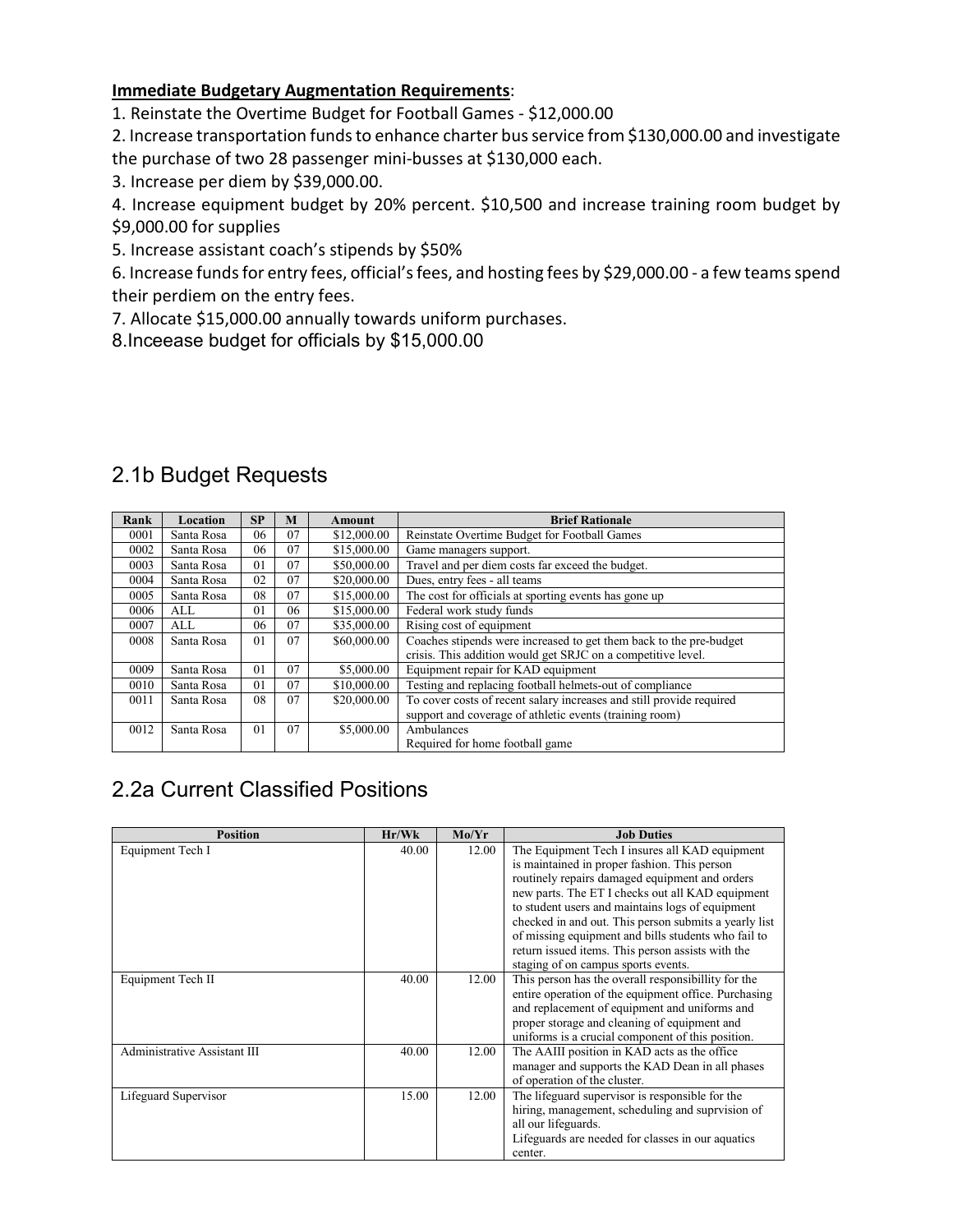| Administrative Assistant II    | 40.00 | 12.00 | The AAII supports the Dean by supervising the<br>travel and scheduling needs of the cluster. In<br>addition, this position supports the Dean by<br>supervising the needs of our PE and Dance faculty<br>and staff. |
|--------------------------------|-------|-------|--------------------------------------------------------------------------------------------------------------------------------------------------------------------------------------------------------------------|
| Instructional Assistant        | 24.50 | 10.00 | Support APE Program                                                                                                                                                                                                |
| <b>Instructional Assistant</b> | 24.50 | 10.00 | Support APE Program                                                                                                                                                                                                |
| <b>Instructional Assistant</b> | 20.00 | 10.00 | Support APE Program                                                                                                                                                                                                |

## 2.2b Current Management/Confidential Positions

| <b>Position</b>                              | Hr/Wk | Mo/Yr | <b>Job Duties</b>                                  |
|----------------------------------------------|-------|-------|----------------------------------------------------|
| Dean II                                      | 40.00 | 12.00 | The dean of KAD has overall responsibility for the |
|                                              |       |       | entire operation of the cluster.                   |
| Kinesiology, Athletics, and Dance Department | 30.00 | 10.00 | Manage Department, evaluations, program            |
| Chair                                        |       |       | review, schedule, curriculum, hire, department     |
|                                              |       |       | meetings, and communication.                       |

## 2.2c Current STNC/Student Worker Positions

| Position | $T$ $T$ $T$<br>-<br><b>WK</b><br>лг | $\sqrt{2}$<br>$MOY$ .<br>. | Duties<br>.iob |
|----------|-------------------------------------|----------------------------|----------------|

## 2.2d Adequacy and Effectiveness of Staffing

#### **2.2d Adequacy and Effectiveness of Staffing**

In the discipline of Athletics, SRJC is understaffed in regard to an Assistant Athletic Director, Gate and Concession Coordinator, Sports Information Director and most important in Student-Success Coordinator.

Federal Work Study positions need to be enhanced. Federal work study was cut two years ago. It is increasingly more difficult to run all the events with-out access to the federal work study program. We would like to use FWS help to maintain the proper functioning of the SRJC Weight Room, Mat Room, Dance Room, Haehl Pavilion Student Study/Computer Lab Room, Haehl Pavilion Hospitality/Meeting Room, both swimming pools, and the Petaluma campus gym and weight room. We woudl also like to use the FWS students to help run all of our athletic events as score keepers, concession workers, gate keepers, and security support. These FWS students act as instructional aides for both the instructional faculty and the classified staff. They are crucial to the department providing the necessary and minimum service level to our faculty, staff, students, and the community. As a comparison to other similar colleges, American River College has a FWS budget of over \$32,000 and Sacramento City College has approximately the same amount. We are far behind those colleges but offer larger programs and services than they offer. We currently have \$0.00 in FWS.

| 2.2 <sub>d</sub>     |               | Adequacy and Effectiveness of Staffing |         |                       |                       |  |  |
|----------------------|---------------|----------------------------------------|---------|-----------------------|-----------------------|--|--|
| Adequacy and         |               | <b>Employee FTE Totals</b>             |         |                       |                       |  |  |
| <b>Effectiveness</b> |               |                                        |         |                       |                       |  |  |
| of Staffing          | <b>FTE-S</b>  |                                        | FTE-F   | <b>PEDA Ratio</b>     | <b>District Ratio</b> |  |  |
|                      |               | 950.63                                 | 37.6570 | for every 1 FTEF      |                       |  |  |
|                      |               |                                        |         | there is 25.2444 FTES |                       |  |  |
|                      | <b>FTE-AF</b> |                                        | FTE-F   |                       |                       |  |  |
|                      |               | 22.8970                                | 37.6570 | for every 1 FTEF      | 1.35 Adjunct pe       |  |  |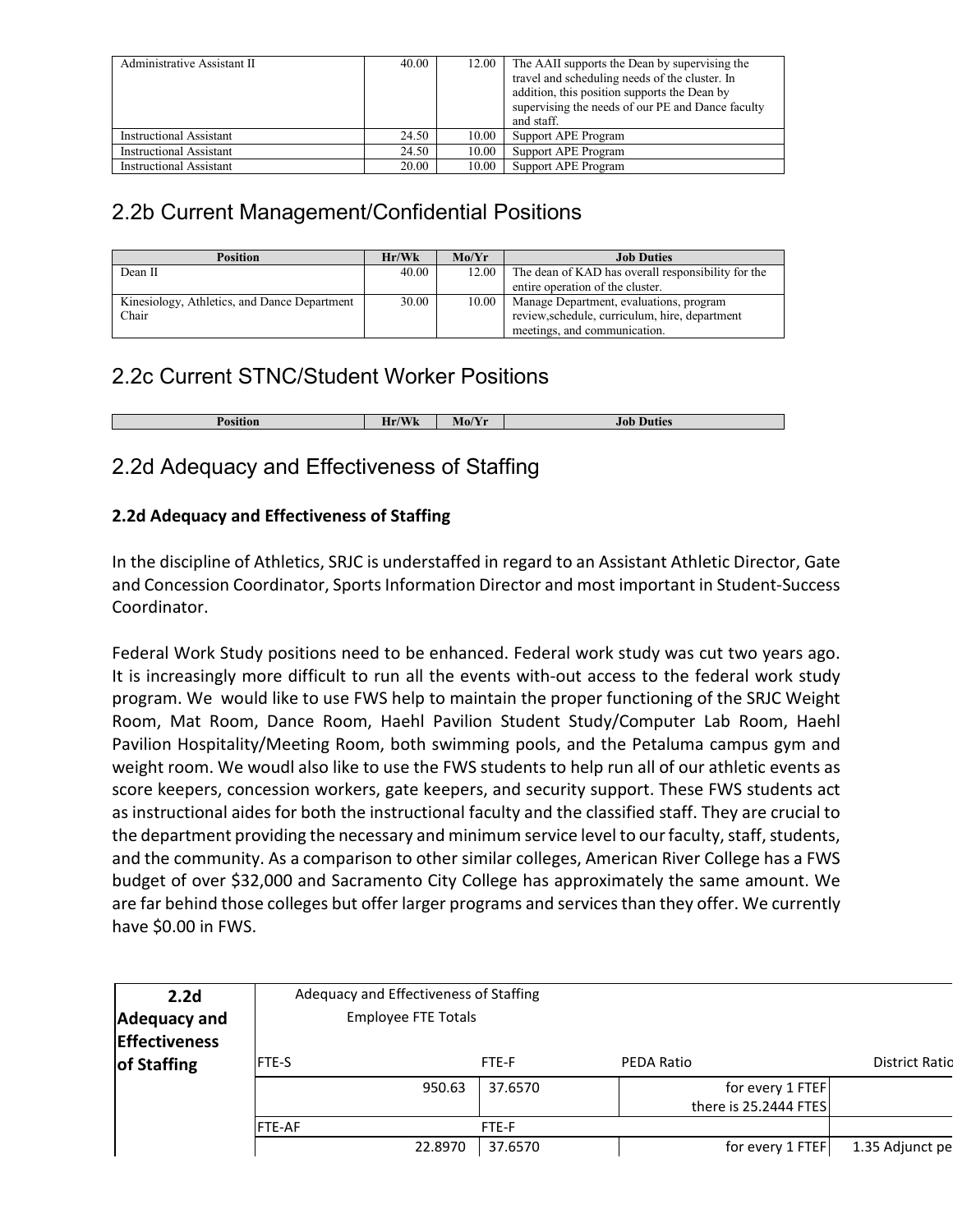|               |                                 |        |          |             | there is 1.64 FTEAF   |                |
|---------------|---------------------------------|--------|----------|-------------|-----------------------|----------------|
| FTE-F         |                                 | FTE-SS |          |             |                       |                |
|               | 37.6570                         | 5.5365 |          | for every 1 |                       | 1.0053 Support |
|               |                                 |        |          | <b>FTEF</b> |                       |                |
|               |                                 |        |          |             | there is .14 FTESS    |                |
| FTE-SS        |                                 | FTE-M  |          |             |                       |                |
|               | 7.3343                          | 2.3000 |          |             | for every 1 FTEM      | 5.7079 Suppor  |
| <b>FTE-ST</b> |                                 | FTE-C  |          |             | there is 3.1888 FTESS |                |
|               | 0.4115                          | 5.1250 |          |             | for every 1 FTEC      | 0.00 STNC wor  |
|               |                                 |        |          |             | there is 0.08 FTEST   |                |
|               |                                 |        |          |             |                       |                |
|               | Student data                    |        | PEDA     |             | <b>District Total</b> | % of District  |
|               | FTES-CR - Credit                |        | 898.0660 |             | 14738.9657            | 6.03%          |
|               |                                 |        |          |             |                       |                |
|               | FTES-NC Non-Credit              |        | 0        |             | 2075.9009             | 0%             |
|               |                                 |        |          |             |                       |                |
|               | FTES - Combined                 |        | 898.0660 |             | 16814.8666            | 5.29%          |
|               |                                 |        |          |             |                       |                |
|               | <b>Students Enrolled/Served</b> |        | 7979     |             | 30000                 | 26.60%         |
|               |                                 |        |          |             |                       |                |
|               |                                 |        |          |             |                       |                |
|               |                                 |        |          |             |                       |                |
|               |                                 |        |          |             |                       |                |
|               |                                 |        |          |             |                       |                |

## 2.2e Classified, STNC, Management Staffing Requests

| Rank | Location   | SP      | M  | Current Title | <b>Proposed Title</b>                                | Fype       |
|------|------------|---------|----|---------------|------------------------------------------------------|------------|
| 0001 | Santa Rosa | $^{01}$ | 07 |               | <b>Student Success Resource</b><br>Specialist - 100% | Classified |
| 0002 | Santa Rosa | 06      | 06 |               | Assistant<br>AthleticDirector/SID/Web-100%           | Classified |

## 2.3a Current Contract Faculty Positions

| <b>Position</b>                     | <b>Description</b>                           |
|-------------------------------------|----------------------------------------------|
| Athletic Trainer - Monica           | Head Athletic Trainer and supervision        |
| Dance Generalist-Dance Coordinator- | Teach classes and coordinate dance program   |
| Casandra                            |                                              |
| KAD Generalist-Head Coach-Lacey     | Teach classes and coach varsity athletics    |
| KAD Generalist-Head Coach-Dante     | Teach classes and coach varsity athletics    |
| KAD Generalist- Head Coach-Damon    | Teach classes and coach varsity athletics    |
| KAD Generalist-Head Coach-Craig     | Teach classes and coach varsity athletics    |
| KAD Generalist-Head Coach - David   | Teach classes and coach varsity athletics    |
| KAD Generalist-Head Coach - Jill    | Teach classes and coach varsity athletics    |
| KAD Generalist - Petaluma - Tara    | Teach classes                                |
| KAD Generalist - Karen              | Teach classes                                |
| KAD Generalist-Petaluma - Andrea    | <b>Teach Classes</b>                         |
| KAD Generalist - Head Coach - Lenny | Teach classes and coach varsity athletics    |
| KAD Generalist-Keith                | Teach classes                                |
| KAD Generalist - Head Coach-Marty   | Teach classes and coach varsity athletics    |
| APE Generalist/Coordinator - Kathy  | Teach classes adn coordinate the APE program |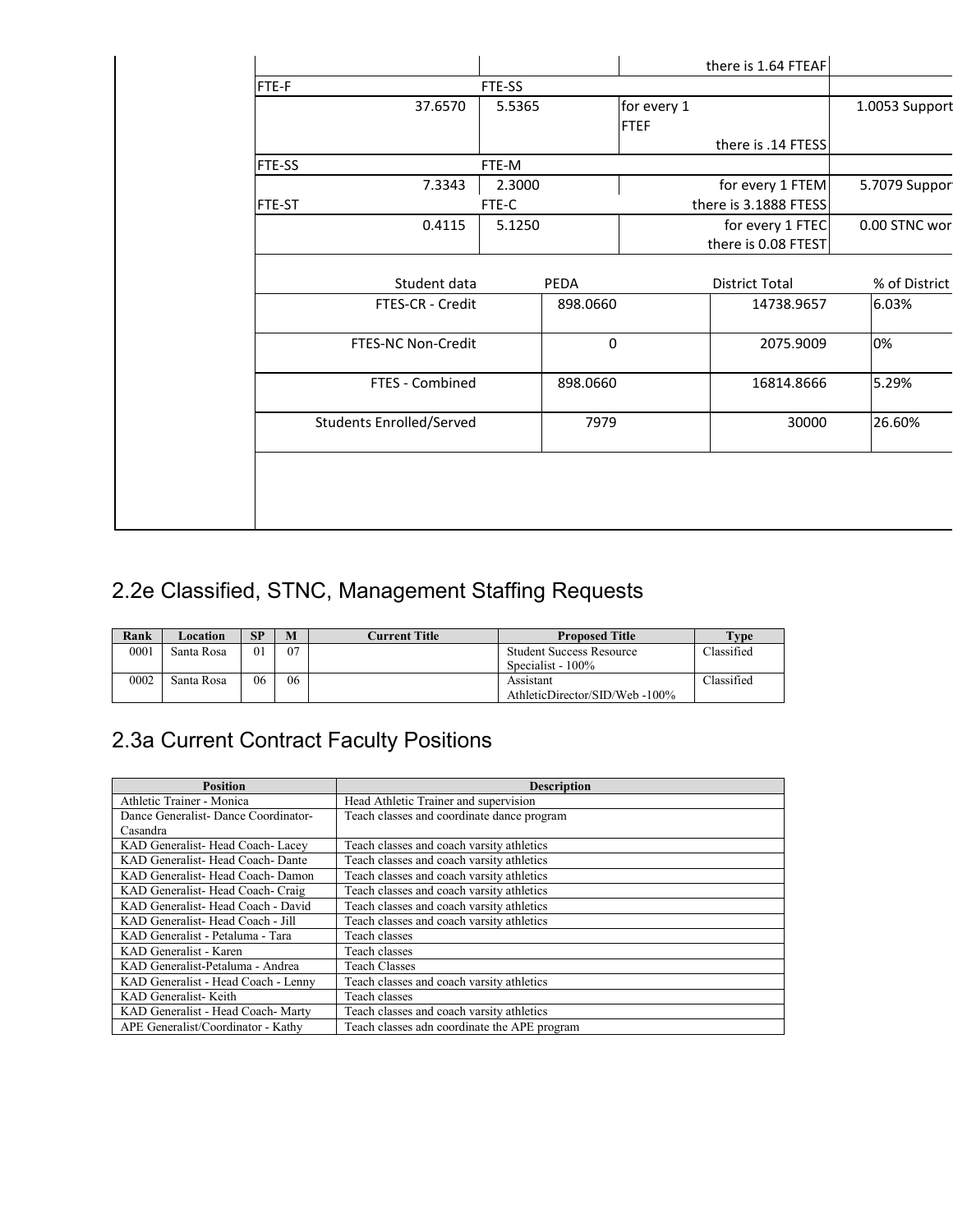## 2.3b Full-Time and Part-Time Ratios

| <b>Discipline</b> | FTEF   | $%$ Reg | FTEF    | % Adj   | <b>Description</b>                                                                                 |
|-------------------|--------|---------|---------|---------|----------------------------------------------------------------------------------------------------|
|                   | Reg    | Load    | Adi     | Load    |                                                                                                    |
| <b>KAD</b>        | 4.0000 | 37.9000 | 22.8900 | 62.0000 | The KAD cluster lost a full-time instructor two years ago. This instructor was not replaced. Kathy |
|                   |        |         |         |         | Bell will be leaving this May. There is also an anticipation of another instructor leaving in May. |
|                   |        |         |         |         | The KAD cluster is already has 62% of it's FTEF taught by adjuncts. With two more retirments that  |
|                   |        |         |         |         | number will continue to grow if not replaced.                                                      |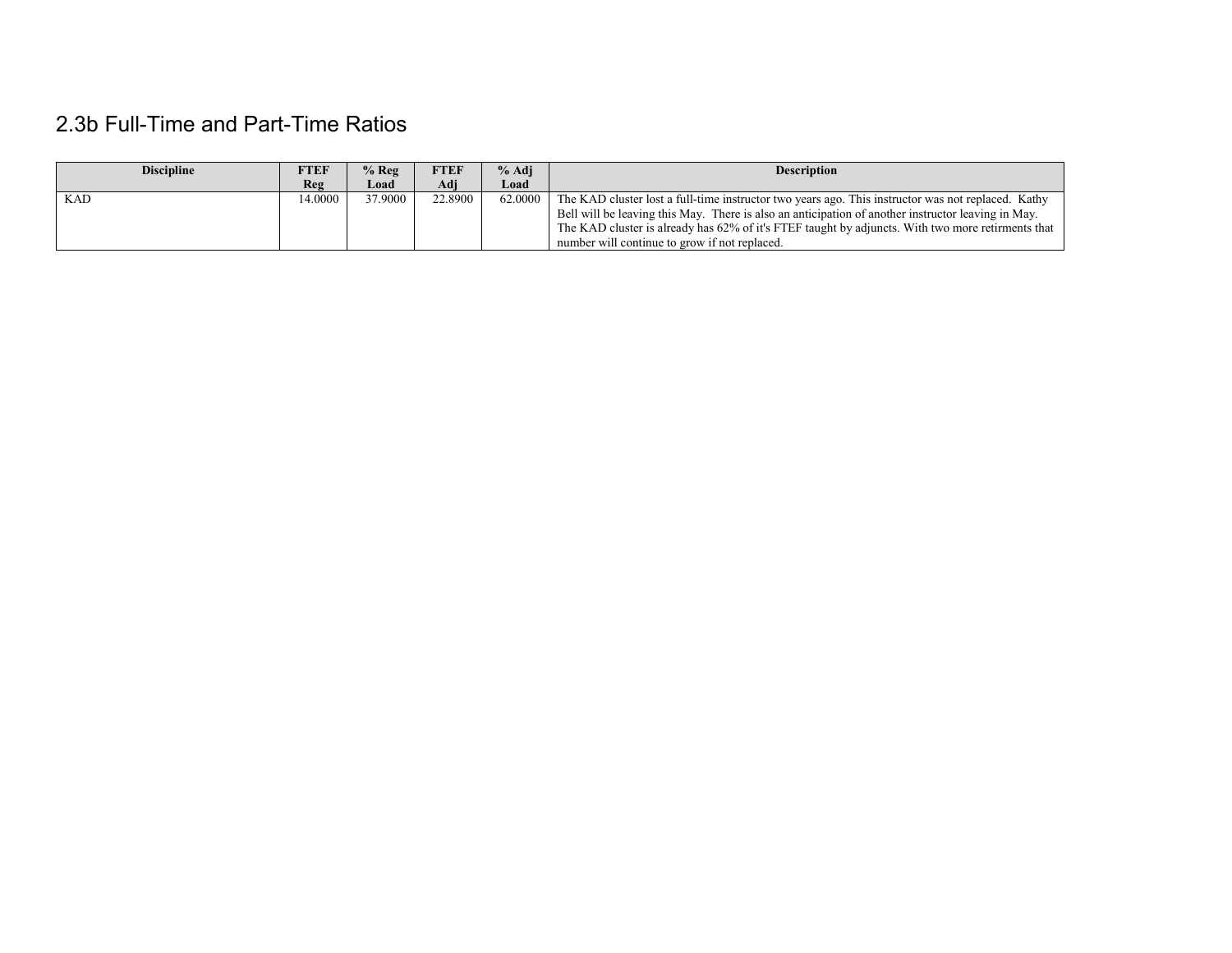## 2.3c Faculty Within Retirement Range

#### **2.3c Faculty within Retirement Range**

| <b>Faculty nearing retirement age</b><br><b>Department</b> | <b>Age Group</b><br>Under 49 | 50-54 | 55+ | <b>Grand Total</b> |
|------------------------------------------------------------|------------------------------|-------|-----|--------------------|
| Adaptive P.E.                                              |                              |       |     |                    |
| Kinesiology, Ath, & Dance                                  |                              |       |     |                    |

The cluster also has 3 faculty member within retirement range. Full - Time APE instructor Kathy Bell will be retiring on May 30th 2019. Also, One of the other faculty member has verbally told me they will be retiring at the end of the year.

### 2.3d Analysis of Faculty Staffing Needs and Rationale to Support Requests

#### **2.3d Analysis of Faculty Staffing Needs**

Staffing needs, as determined by the KAD Dean for 2018-2019

- 1. Full-Time APE instructor
- 2. Athletic trainer/Faculty
- 3. Women's Soccer Coach/Kinesiology Generalist Full-Time.
- 4. Women's Softball Coach/ Kinesiolgy Generalist
- 5. Women's Volleyball Coach/Kinesiology Generalist
- 7. Wrestling Coach/ Kinesiology Generalist
- 8. Men's and Women's Tennis Coach/Kinesiology Generalist

The KAD department does not have adequate certificated staff to effectively run all the different disciplines at the level they deserve to be run. We currently have a part time women's softball coach, part time wrestling coach, part time men's and women's tennis coach, part time men's and women's water polo coaches, a part time volleyball coach and a part time women's soccer coach. Every one of these disciplines requires full time attention and is operating on part time funding. Our programs are some of the best in the country and even though we are paying these coaches and coordinators part time, because of the pride they have in themselves and their programs they are working as if they are full time. It is not fair to ask a part time faculty member to put those numbers of hours in and not be properly compensated for them.

Currently we are considered a cluster with four disciplines: Kinesiology, Athletics, Dance and Adapted PE in both Santa Rosa and Petaluma.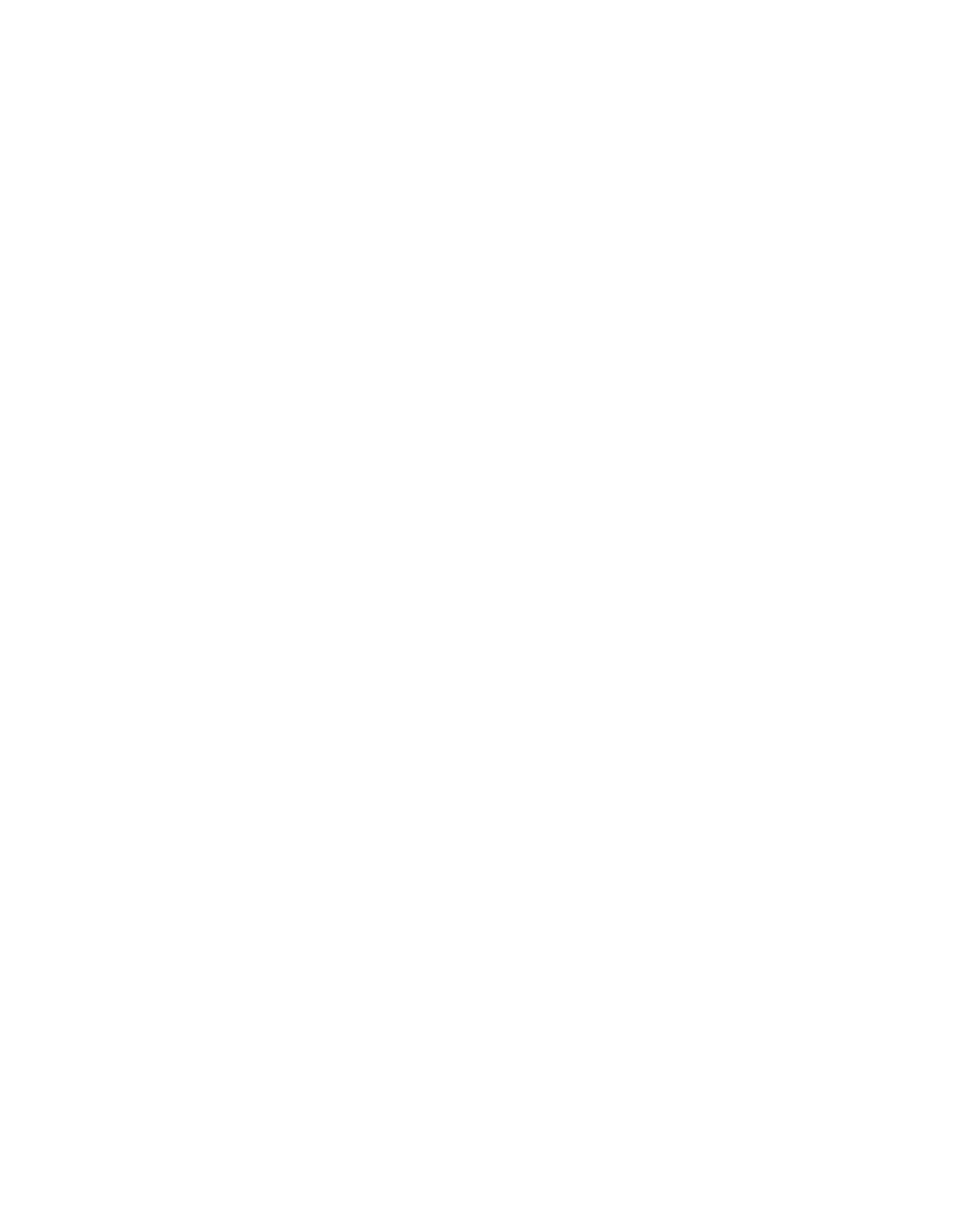# 2.3e Faculty Staffing Requests

| Rank | Location   | SP              | M  | <b>Discipline</b>                            | <b>SLO Assessment Rationale</b> |
|------|------------|-----------------|----|----------------------------------------------|---------------------------------|
| 0001 | Santa Rosa | 01              | 06 | Full-Time APE Instructor                     |                                 |
| 0002 | Santa Rosa | 01              | 06 | Athletic Trainer/Faculty                     |                                 |
| 0003 | Santa Rosa | 01              | 06 | Instructor Generalist/Women's Soccer         |                                 |
| 0004 | Santa Rosa | $\overline{0}$  | 06 | Instructor Generalist/Women's Softball Coach |                                 |
| 0005 | Santa Rosa | $\overline{01}$ | 07 | Instructor Generalist/Women's Volleyball     |                                 |
|      |            |                 |    | Coach                                        |                                 |
| 0006 | Santa Rosa | $\overline{0}$  | 06 | Instructor Generalist/Wrestling Coach        |                                 |
| 0007 | Santa Rosa | $\overline{0}$  | 06 | Instructor Generalist/Men's and Women's      |                                 |
|      |            |                 |    | Tennis                                       |                                 |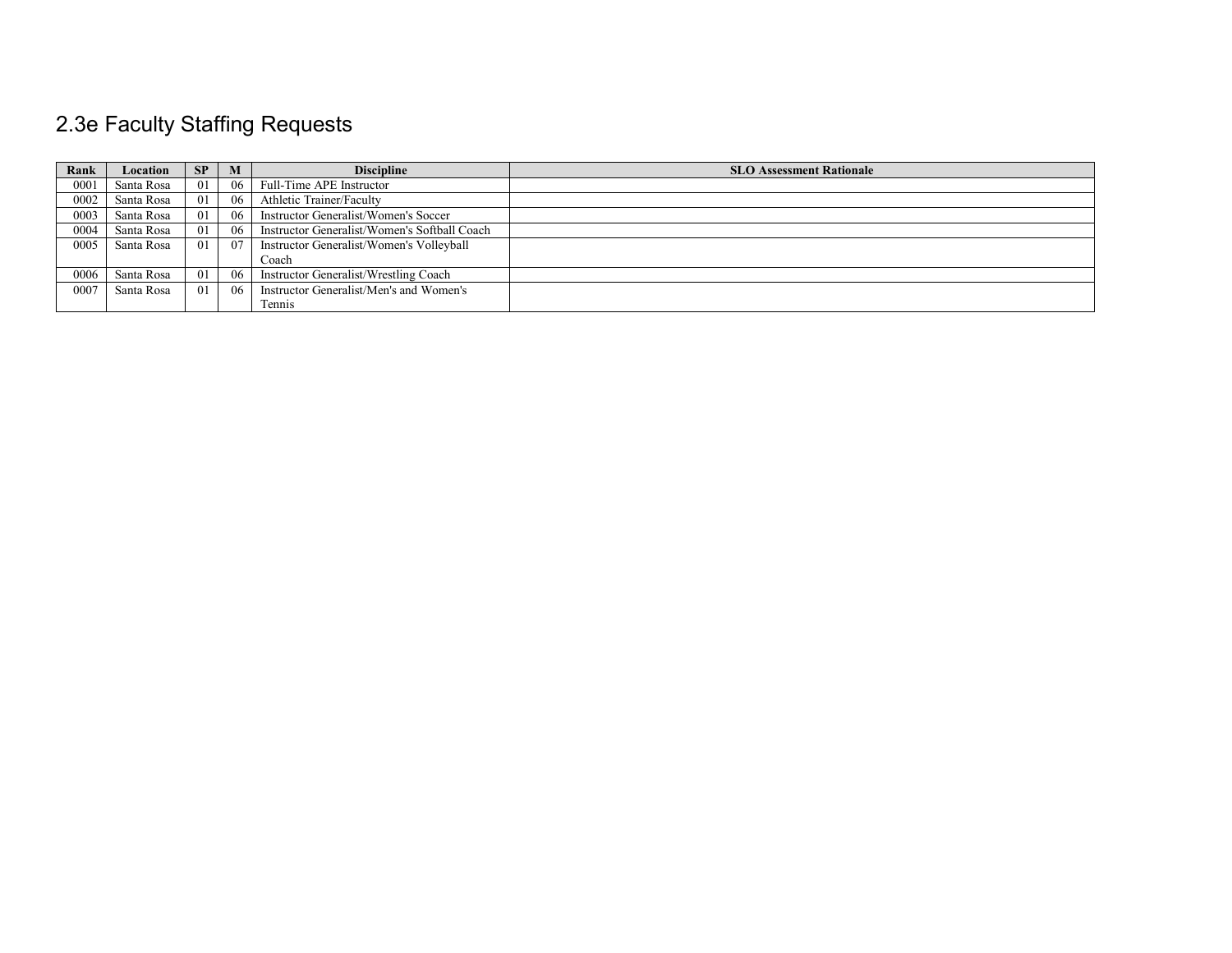## 2.4b Rationale for Instructional and Non-Instructional Equipment, Technology, and Software

#### **2.4b Rational for Instructional and Non-Instructional Equipment, Technology and Software**

Given the department does not currently have one smart classroom makes this a high priority for our cluster. A focus needs to be placed on replacement of old equipment, media upgrades, replacement of worn out equipment, weight room equipment, and modifications to existing teaching stations throughout our facility inventory. One particular need is the replacement of worn out weight room equipment and the addition of several new pieces of equipment that will insure we maintain a state of the art facility and meet the ever increasing demands of our community. Such attention will enhance our teaching effectiveness and will increase FTES.

All KAD facilities are in dire need of wireless and hard line internet connections. The football stadium and the basketball facility were taken care of during the summer of 16. We woudl like it to be extended out to the green space facilitites, the tennis courts, Tauzer, and pool area.

The KAD Dean is currently examining software to provide greater support for student athlete success.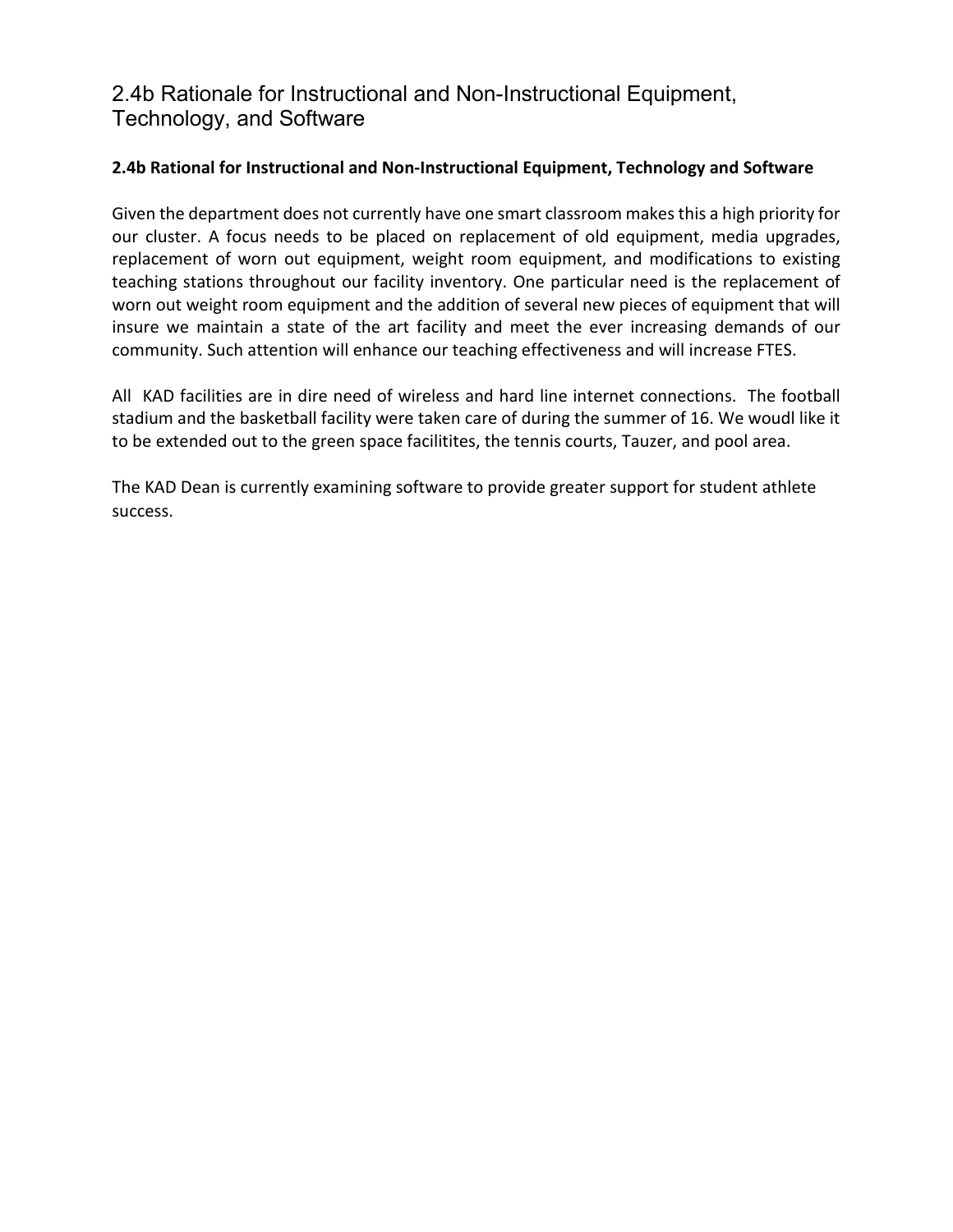## 2.4c Instructional Equipment Requests

| Rank | Location   | SP | M  | <b>Item Description</b>               | <b>Qty</b> | <b>Cost Each</b> | <b>Total Cost</b> | <b>Requestor</b> | Room/Space    | Contact   |
|------|------------|----|----|---------------------------------------|------------|------------------|-------------------|------------------|---------------|-----------|
| 0001 | Santa Rosa | 08 | 07 | <b>Football Helmets</b>               | 30         | \$500.00         | \$15,000.00       | Wagner/Weaver    | Bailey 935    | Markovich |
| 0002 | Santa Rosa | 01 | 07 | Soccer Goals                          |            | \$2,500.00       | \$5,000.00        | Weaver           | Green Space   | Weaver    |
| 0003 | Santa Rosa | 01 | 06 | Vehicle to Assist Student Trainers    |            | \$15,000.00      | \$15,000.00       | Markovich        | Green Space   | Weaver    |
| 0004 | Santa Rosa | 01 | 07 | Replacement equipmet for KAD activity | 20         | \$1,000.00       | \$20,000.00       | Weaver           | Tauzer 905    | Weaver    |
|      |            |    |    | courses                               |            |                  |                   |                  |               |           |
| 0005 | Santa Rosa | 01 | 06 | Selected Weight Room Equipment        | 10         | \$1,000.00       | \$10,000.00       | Justin Weaver    | Tauzer 999    | Markovich |
| 0006 | Santa Rosa | 02 | 01 | <b>APE Equipment</b>                  |            | \$5,300,00       | \$10,600.00       | Bell             | 999           | Weaver    |
| 0007 | Santa Rosa | 01 | 06 | Refinishing diving boards             |            | \$2,000.00       | \$4,000.00        | McCormick        | Pools         | McCormick |
| 0008 | Santa Rosa | 06 | 07 | Basketball Scoreboard                 |            | \$11,000.00      | \$22,000.00       | Weaver           | Haehl 1105    | Weaver    |
| 0009 | Santa Rosa | 01 | 06 | <b>Ball Service</b>                   |            | \$1,000.00       | \$3,000.00        | Markovich        | Tennis Courts | Markovich |
|      |            |    |    | Machine/Tennis/Raquets/Badmitton      |            |                  |                   |                  |               |           |
| 0010 | Santa Rosa | 08 | 06 | Cold Tank                             |            | \$45,000.00      | \$45,000.00       | Markovich        | 919           | Ohkubo    |
| 001  | Santa Rosa | 04 | 07 | Fence Branding                        |            | \$1,333.00       | \$8,000.00        | Kinnahan         | Green Space   | Bavuso    |

## 2.4d Non-Instructional Equipment and Technology Requests

| Rank | Locatior               | <b>CD</b><br>ЮI | W    | <b>Item Description</b>      | Otv | $\sim$<br>. Each<br>DS1. | <b>THE R.</b><br>! Cost<br><b>otal</b> | Requestor | <b>Room/Space</b>                             | <b>Contact</b> |
|------|------------------------|-----------------|------|------------------------------|-----|--------------------------|----------------------------------------|-----------|-----------------------------------------------|----------------|
| 000  | $\sim$<br>onto<br>Ros: | 08              | - 00 | <br>ehicle<br>utility<br>Jaw |     | .000.0                   | $\Omega$<br>0.00<br>91 J.UU            | Markovich | <b>Agrees</b><br>Juinn<br>l auze <sup>®</sup> | Markovich      |

## 2.5a Minor Facilities Requests

| Rank | Location   | SP | М  | <b>Time Frame</b> | <b>Building</b>                          | <b>Room Number</b>      | <b>Est. Cost</b> | <b>Description</b>                                                                                                                                                                                                                              |
|------|------------|----|----|-------------------|------------------------------------------|-------------------------|------------------|-------------------------------------------------------------------------------------------------------------------------------------------------------------------------------------------------------------------------------------------------|
| 0001 | Santa Rosa | 08 | 07 | Urgent            | Haehl Pavillion                          | Gym Floor               | \$100,000.00     | Repaint / refinish gym floor HP                                                                                                                                                                                                                 |
| 0002 | Santa Rosa | 01 | 06 | Urgent            | Haehl Pavilion                           | Main Gym                | \$25,000.00      | Replace and update all lighting in gym.                                                                                                                                                                                                         |
| 0003 | Santa Rosa | 04 | 06 | Urgent            | Haehl Pavilion                           | Main Gym                | \$40,000.00      | Remove Carpet from Walls and put up Pads                                                                                                                                                                                                        |
| 0004 | Santa Rosa | 04 | 06 | Urgent            | Haehl Pavilion                           | Main Gym                | \$75,000.00      | Update Bleachers /Saftey Rails - Seat back for middle                                                                                                                                                                                           |
| 0005 | Santa Rosa | 08 | 07 | Urgent            | Haehl Pavilion                           | Snack Bar/Lobby         | \$50,000.00      | Remodel snack bar/lobby for Haehl                                                                                                                                                                                                               |
| 0006 | Santa Rosa | 01 | 06 | Urgent            | <b>Bailey Field</b>                      | Football/Track Field    | \$100,000.00     | Renovate football/track scoreboard                                                                                                                                                                                                              |
| 0007 | Santa Rosa | 08 | 07 | Urgent            | Men's Varsity<br>Locker Room<br>Bathroom | Tauzer                  | \$20,000.00      | This is one of the oldest facilittes on the campus! It is a definite health<br>and safety concernt The locker room needs painting and circular<br>fans need to be installed. Lockers need to be reparied and a new row<br>of lockers installed. |
| 0008 | Santa Rosa | 08 | 07 | Urgent            | Tauzer                                   | 905,951,958,999,<br>921 | \$75,000.00      | Install Air Conditioning/replace all windows(vital in951,958)-health<br>and saftey                                                                                                                                                              |
| 0009 | Santa Rosa | 04 | 06 | Urgent            | Tauzer                                   | 919                     | \$15,000.00      | New floor for the training room                                                                                                                                                                                                                 |
| 0010 | Santa Rosa | 08 | 07 | Urgent            | Tauzer Building                          | Tauzer Gym              | \$2,000.00       | Chip old paint off the walls of the gym and repaint from the mid point<br>of the wall down to the floor.                                                                                                                                        |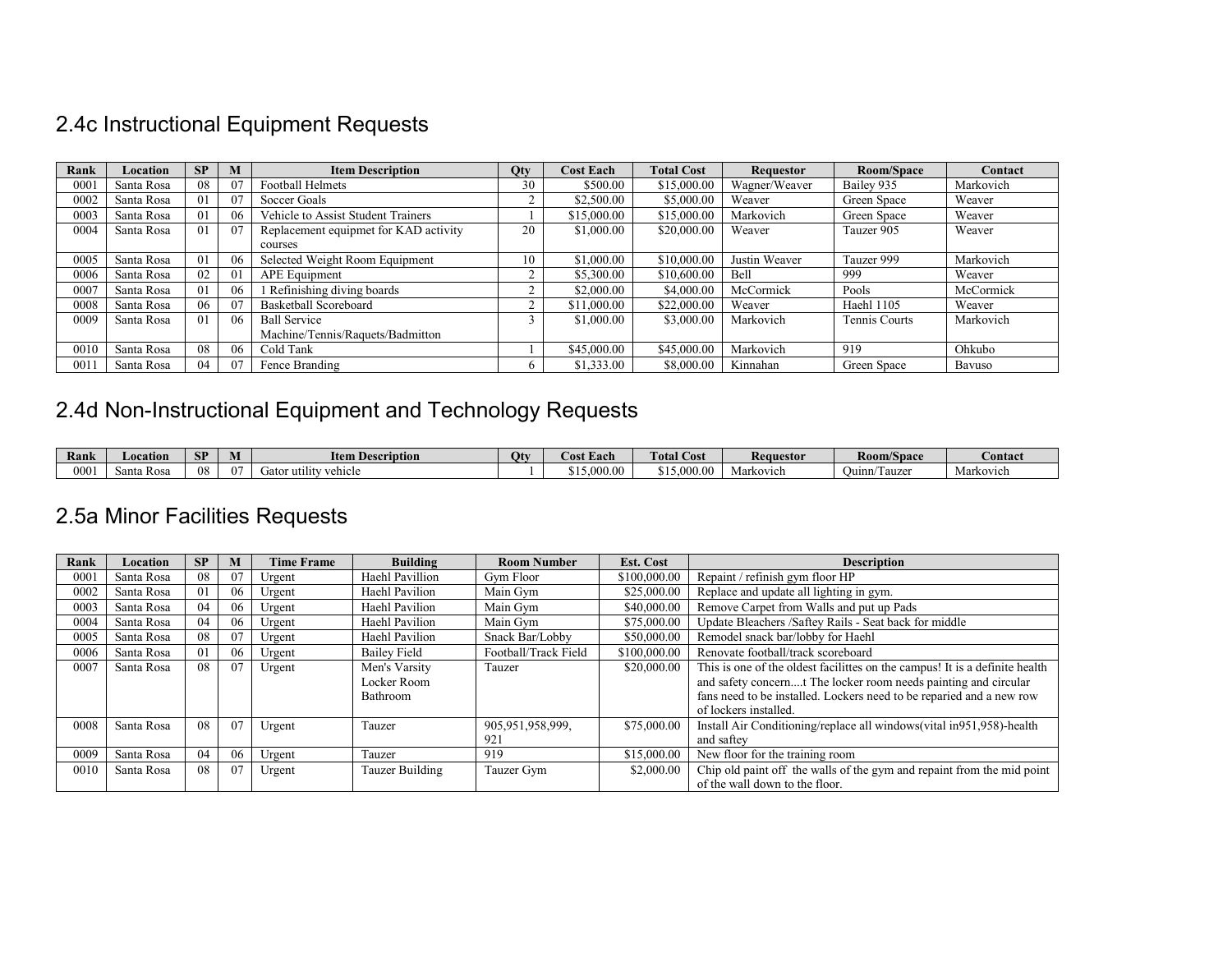## 2.5b Analysis of Existing Facilities

#### **2.5b Analysis of Existing Facilities**

The KAD Dean supervises all the facilities within the cluster. In a broad overview, most of the facilities within the cluster are inadequate to adequate. All of the facilities are old and in need of renovation.

The facilities in KAD are some of the most over used facilities on the campus. They are used by KAD, along with Adaptive PE students, faculty and staff, club sports, various other disciplines throughout the District, and now more increasingly by the Community Education office. Adding a further burden and wear out factor, the facilities are routinely rented to outside groups from the community on a regular basis. The wear and tear from such overextended use has put a severe strain on our buildings making maintenance efforts a real challenge. At the present rate of decline, our buildings will not last much longer in many cases. At this time, improvement and/or renovation is needed for all facilities in the KAD Department.

## 3.1 Develop Financial Resources

#### **3.1 Diversify Funding- Grants/Contracts**

None at this time. Outside groups often rent KAD facilities. Rental fees go to the District.

### 3.2 Serve our Diverse Communities

#### **3.2 Culture Competency**

KAD's hiring practices are congruent with all state and federal hiring laws as well as those policies and procedures of the Sonoma County Junior College District. Our process is open and inclusive in its outreach and our selection process welcomes full participation from underrepresented groups.

KAD is committed to serving our diverse community and addresses this goal by seeking faculty and staff who are sensitive to this effort.

## 3.3 Cultivate a Healthy Organization

#### **3.3 Professional Development**

The KAD Dean's office promotes staff development opportunities for faculty and staff. The Dean supports and encourages the faculty and staff's participation in District sponsored trainings and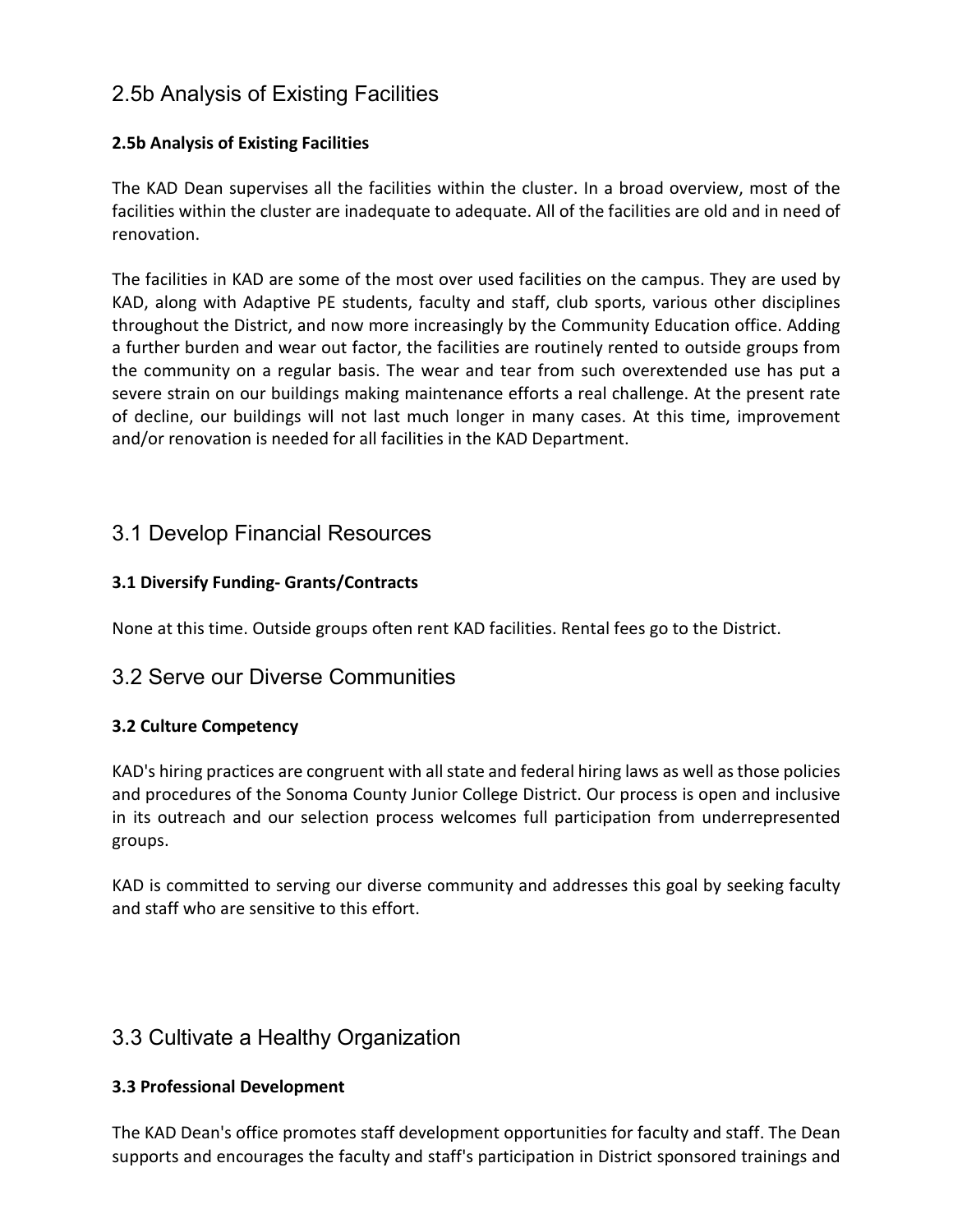in ad-hoc committee participation. The dean supports staff who desire to learn new skills by giving training and mentoring support as well as limited financial help through the Dean's Foundation Trust Account.

The KAD Dean makes a point to discuss committies and the faculties involvment at most department meetings.

### 3.4 Safety and Emergency Preparedness

#### **3.4 Safety and Emergency Preparedness**

#### **KAD Department Area Safety Coordinators:**

Monica Ohkubo Marty Kinahan

#### **KAD Building Safety Coordinators**:

Tauzer Gym Justin Weaver, John McCallum, Cassandra Hillman

Quinn Swim Center Jill McCormick, Therese Jennings, Rose Hernandez

Haehl Pavilion Lacey Campbell, Craig McMillian. Ally Deal

Bailey Field Lenny Wagner, Keith Simons

Green Fields Damon Neidlinger, Karen Stanley

#### **Required Safety Trainings**:

Blood Born Pathogen Training CPR AED Water Safety

#### **Injury and Illness Prevention Program:**

Discussed, analyzed, and implemented at department meetings annually

## 3.5 Establish a Culture of Sustainability

#### **3.5 Sustainable Practices**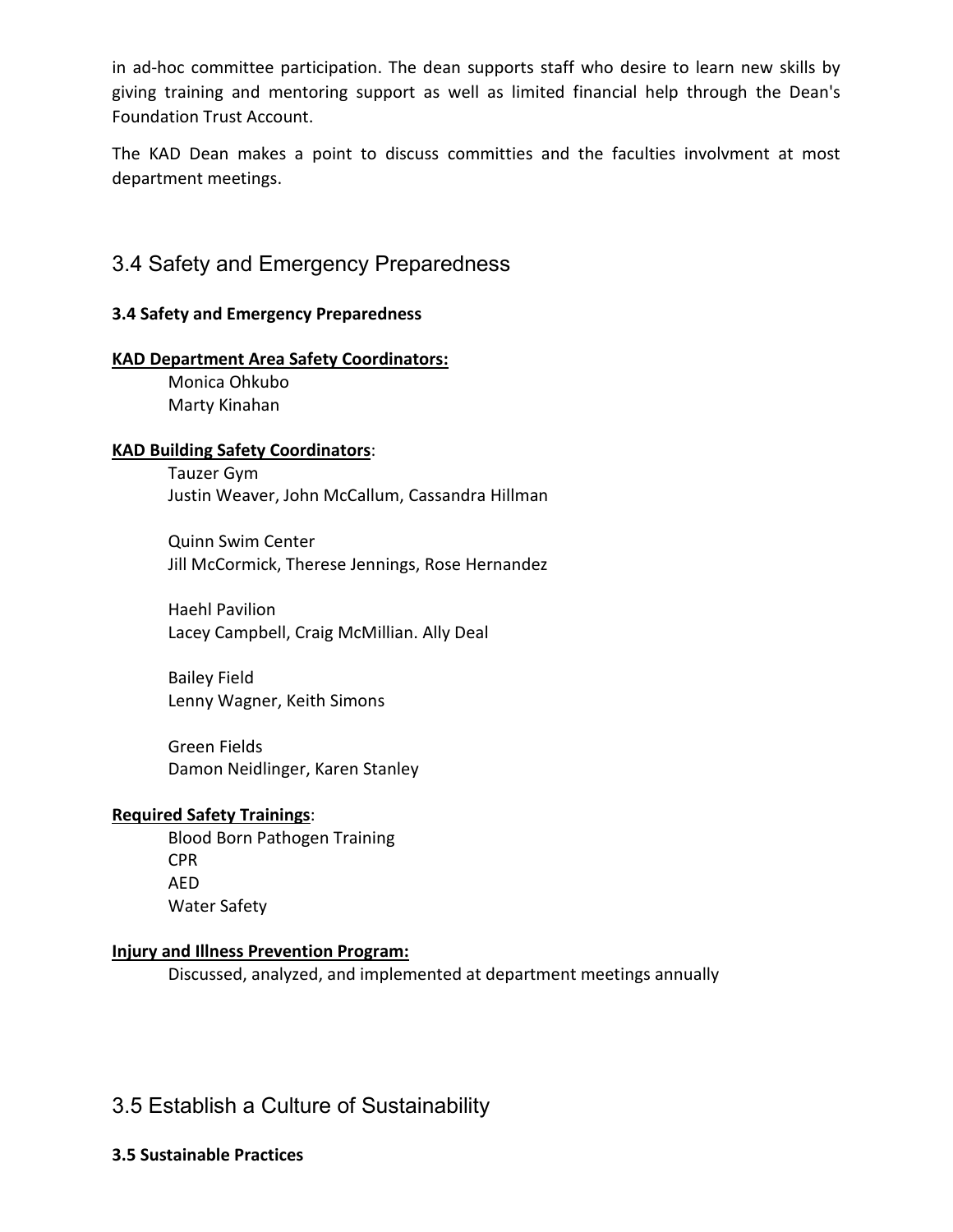The cluster is sensitive to positive sustainable practices within the discipline. We routinely provide recycling boxes for all activities that require plastic bottles and aluminum cans of any type. The faculty and staff continually finds ways to recycle equipment and supplies. We focus on recycling used copy paper and properly recycle used ink cartridges and other printing materials.

#### **Sustainability Categories:**

- 1. GREEN SPACE ARTIFICIAL TURF
- 2. RECYCLING
- 3. PAPERLESS
- 4. ENERGY EFFICIENCY
- 5. TRANSPORTATION

#### **SRJC Office Recycling Guide:**

- 1. MIXED PAPER
- 2. BEVERAGE CONTAINERS
- 3. TONER AND INK CARTRIDGES
- 4. ELECTRONIC WATSE
- 5. BATTERIES

#### **Areas for Improvement:**

KAD identifies the following areas that we could improve sustainability, yet need some guidance and input as to how we can move in that direction:

- 1. RECYCLING
- 2. ENERGY EFFICIENT PROCEDURES
- 3. OUTREACH & EDUCATION

## 4.1a Course Student Learning Outcomes Assessment

## **4.1a Course Student Learning Outcomes Assessment:**

In Spring 2019 the KAD cluster completed an SLO assesment workshop, where over 200 SLO assesments were completed. SLO workshops happen every semester in our cluster and include full-time and adjunct faculty members. Our plan is to continue the works shops and strive to gain 100% completion.

## 4.1b Program Student Learning Outcomes Assessment

## **4.1b Program Student Learning Outcomes Assessment:**

Our cluster supports student learning by teaching a variety of beginning level courses; encouraging more advanced students to enroll in more advanced levels of the class and in combo classes serve as examples and tutors for the beginning students.

SLO's have been completed. We are currently working on 100% completion of our SLO Assessments.

#### **Kinesiology Program Outcomes**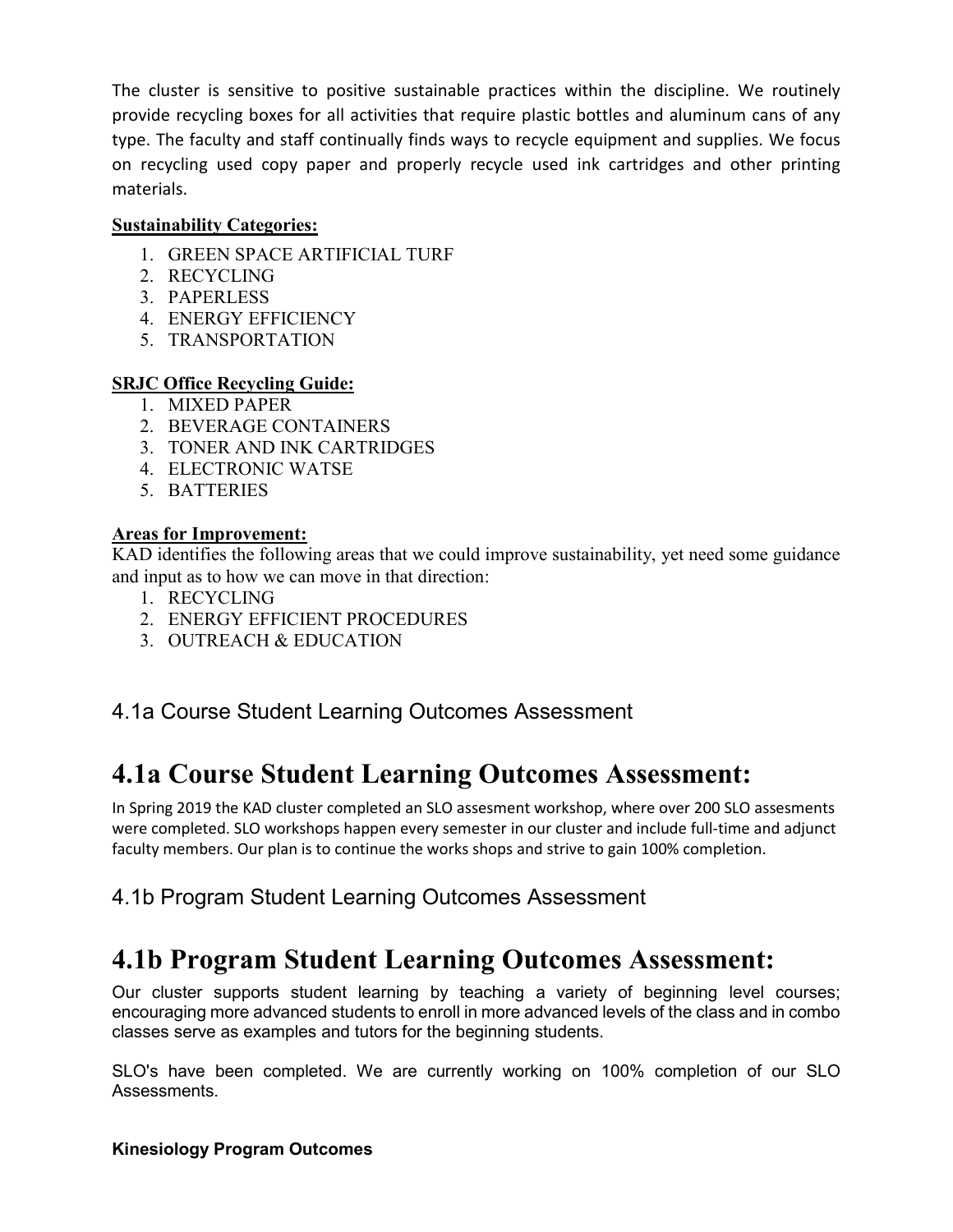Upon successful completion of a degree in Kinesiology, the student will be able to:

1. Demonstrate the skills necessary to participate, perform, and progress in a variety of sport and/or exercise classes.

2. Identify and explain the rules, concepts and vocabulary used in the Kinesiology curriculum.

3. Apply the cognitive and movement experiences from the Kinesiology curriculum in order to participate in lifelong fitness.

#### **Athletics Program Outcomes**

Upon successful completion of a season of varsity sport, the student will be able to:

1. Identify and apply strategies and situations used in intercollegiate athletics to improve ability both individual and for a team.

2. Demonstrate the skills necessary to perform, progress, and compete in a varsity sport.

3. Apply the values of teamwork and leadership skills experienced in collegiate competition to the process of everyday life.

#### **Dance Program Outcomes**

1. Majors will develop proficiency in modern, jazz, and ballet dance forms, enabling them to pursue higher level dance degrees.

2. Majors will have practical experience in the performance and production aspects of dance.

3. Certificate dancers will have the skills and techniques to secure employment at local dance studios.

4. Recreational dancers will develop an appreciation to the rigors involved with learning a dance form, both physically and emotionally.

## 4.1c Student Learning Outcomes Reporting

| <b>Type</b> | <b>Name</b>    | <b>Student</b><br>Assessment<br>Implemented | Assessment<br><b>Results Analyzed</b> | Change<br>Implemented |
|-------------|----------------|---------------------------------------------|---------------------------------------|-----------------------|
| Course      | Not Applicable | N/A                                         | N/A                                   | N/A                   |

### 4.2a Key Courses or Services that address Institutional Outcomes

**Course/Service 1a 1b 1c 2a 2b 2c 2d 3a 3b 4a 4b 5 6a 6b 6c 7**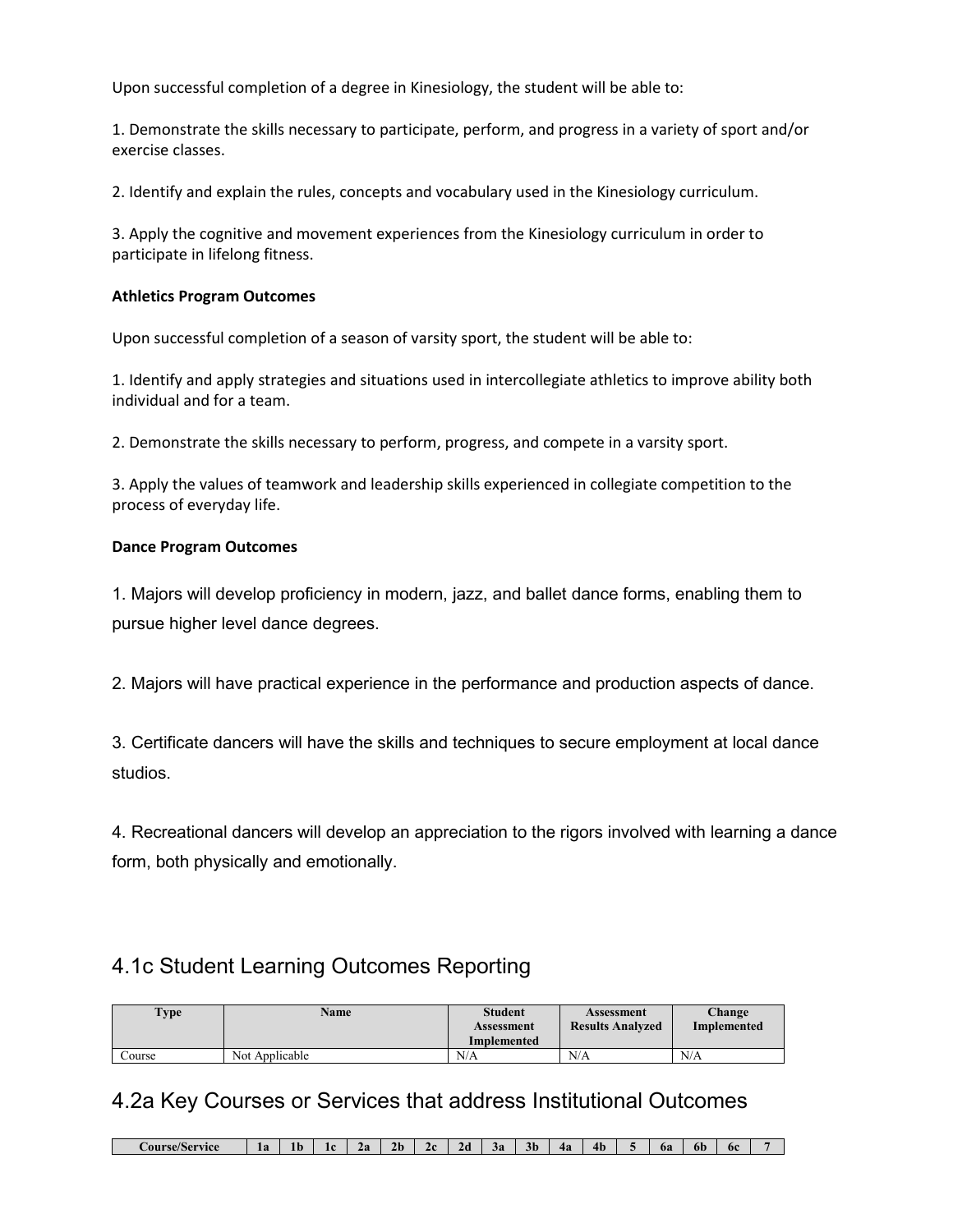| ۱۱ ت              |  |  |  |  |  |  |  |  |
|-------------------|--|--|--|--|--|--|--|--|
| -------<br>$\sim$ |  |  |  |  |  |  |  |  |

## 4.2b Narrative (Optional)

#### **4.2b Narrative**

The Dean of KAD fully supports the cluster's goal of providing programs and courses that challenge students mentally and physically. Students must apply and therefore practice foundational skills, time management, and critical thinking in most KAD courses. In a number of lecture courses offered by the department, oral presentations, projects, and reports are routinely a part of the learning process. Many of our classes involve fitness related calculations and critical thinking for the attainment of a sound and fit mind and body. KAD's courses and programs attract students of varied backgrounds, with varied fitness levels, with many different goals in mind. This setting creates a unique learning environment forcing students to interact and co-exist with many different types of people. This environment allows our students the opportunity to experience people of various age groups, cultural backgrounds, and fitness levels thus creating a rich learning setting.

The Dean of KAD fully supports the department's philosophy that the lessons taught by the disciplines instructors are conducive to lifelong fitness and well-being and in many cases result in life changing experiences for those who participate.

The Kinesiology, Athletics, and Dance Department's SLOs are listed in the KAD Department PRPP, and the Assessments for those SLO's are in share point. Please see the department's PRPP, and/or share point for detailed information regarding SLOs and SLO Assessments.

## 5.0 Performance Measures

#### **5.0 Performance Measures**

The Dean of KAD fully supports the department's effort to effectively measure the true performance levels of student learners who participate in our offerings. This is accomplished using a variety of data sources provided by the District. The dean also supports the training of faculty and staff on the use of such data sources by supporting and creating KAD trainings and workshops on a regular basis.

## 5.1 Effective Class Schedule: Course Offerings, Times, Locations, and Delivery Modes (annual)

#### **5.1 Effective Class Schedule**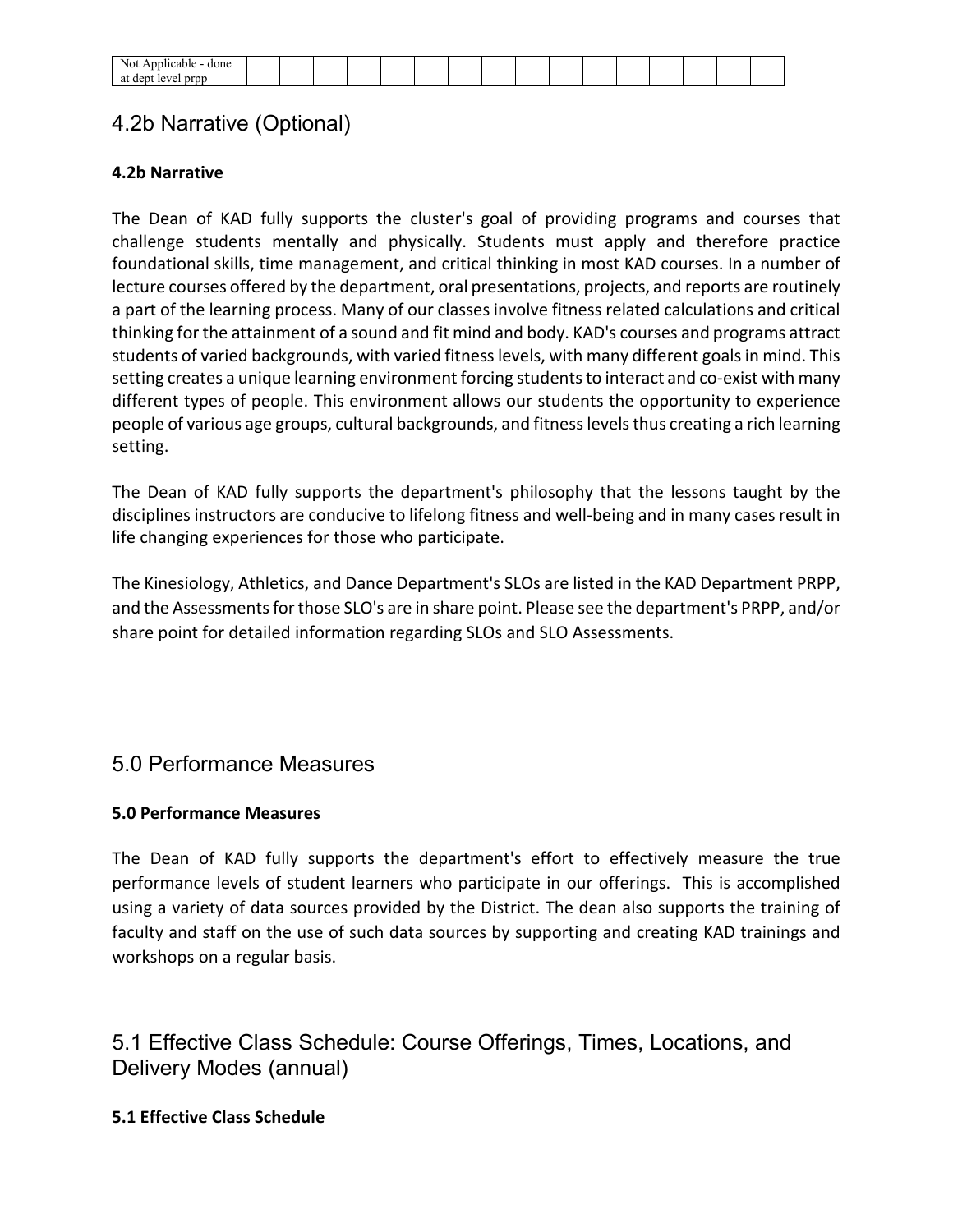- The KAD Cluster offers a wide variety of courses in kinesiology, athletics and dance. The department routinely examines various times, days, and hours to offer courses that enhance our ability to maximize enrollments, meet student's needs, and align with the District's priorities. Further use of the EMS will give further data to have an effective class schedule.
- The discipline currently offers a wide range of offerings at both the Santa Rosa Campus and the Petaluma Campus.
- Currently the KAD Department teaches multiple classes using the online delivery system. This is something that the cluster has been working. The dean fully supports and has a distinct interest in increasing the number of courses offered online. The dean suggests continues to offer and grow courses such as KFIT activity, Athl courses and Dance courses on-line. These courses are pushing our comfort level for the online delivery mode. The cluster is also working at introducing some hybrid courses that would generate huge student participation.
- The effectiveness of our class schedule could be improved if we had the ability to offer KAD classes in a technology mediated classroom that was dedicated to KAD classes.
- The number of completers of our certificates and majors has been low, however we have been working on streamlining our AA- T, AA, Dance major, Dance certificate, Sports Medicine major and our ftness, nutrition and health certificate and major. We anticipate that number to steadily go up due to a recent overhaul of our majors and certificates.

## 5.2a Enrollment Efficiency

#### **5.2 Enrollment Efficiency**

The courses offered by KAD are slightly below the efficiency targets of the District at this time. Since the changes in the repeatability restrictions of KAD classes the efficiency numbers have been pretty consistant. Witht he reduction in the schedules we should start to see a increse int he efficiency numbers. The department has worked very hard on curriculum to give students multiple options to enroll in classes needed to reach their educational and life goals. The KAD Dean feels greater efficiency will be met as the department reduces its offereings, gorws the basic classes for the families and increases the number of families we offer.

Enrollment efficiency and class maximums are being addressed in athletic classes. KAD has 17 athletic programs, some very large and some very small. These adjustments will help in the future with the efficiency of the cluster.

| Data Element:                | <b>Fall 2017</b> | Spring 2018 | <b>Fall 2018</b> |
|------------------------------|------------------|-------------|------------------|
| <b>Enrollment Efficiency</b> | 76.9%            | 79.2%       | 81.9%            |

.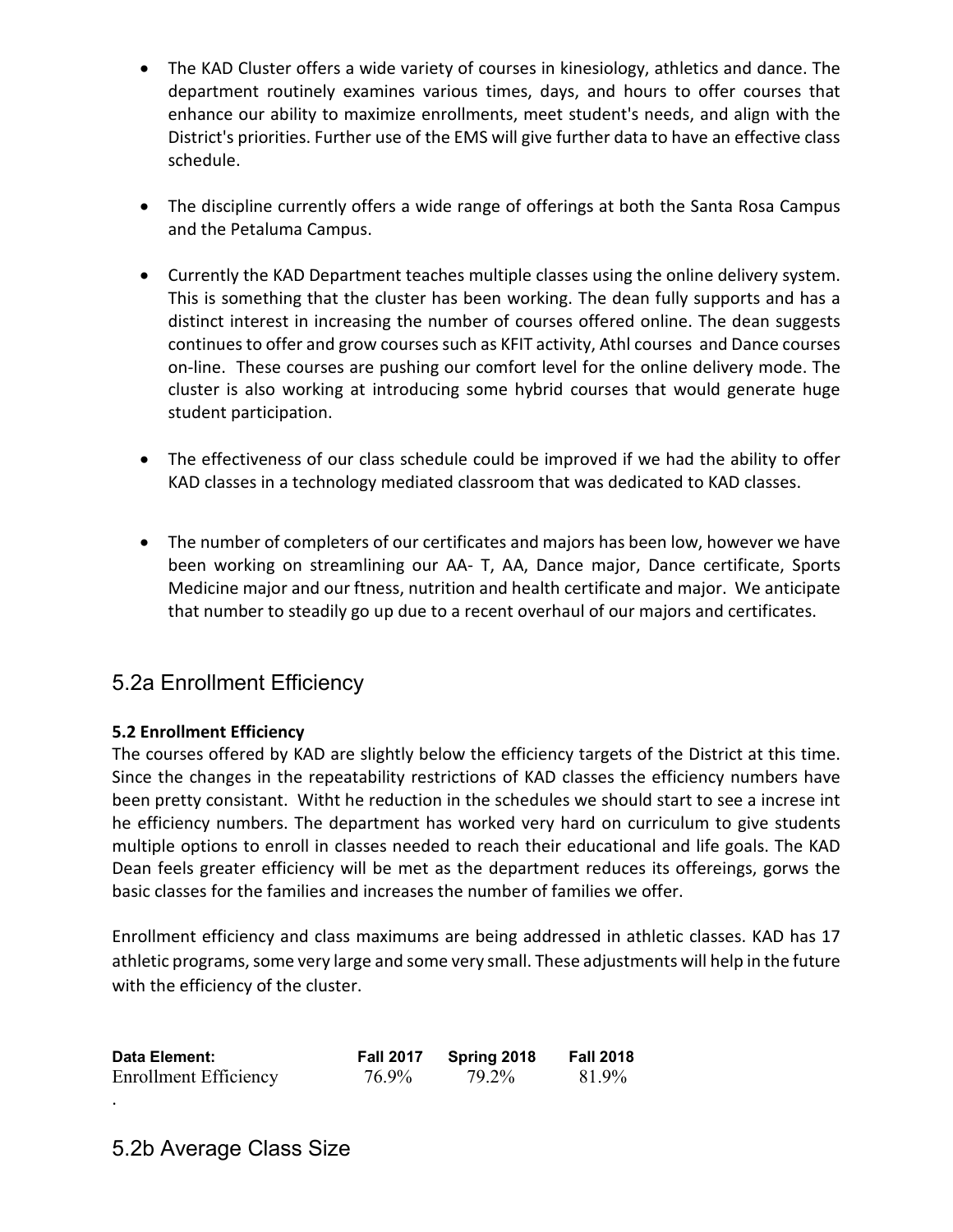#### **5.2b Average Class Size**:

| <b>Discipline</b>          | <b>S2018</b> | <b>X2018</b> | F2018 |
|----------------------------|--------------|--------------|-------|
| Aquatics                   | 17           |              | 19    |
| Athletics                  | 21           | 22           | 24.2  |
| Combative                  | 31           |              |       |
| Dance                      | 26.5         | 22           | 19.7  |
| Fitness                    | 20.7         | 10.7         | 24.8  |
| Individual                 | ∩            |              |       |
| Kinesiology                | 21.7         | 31           | 26.3  |
| Physical Education (PHYED) | 0            |              |       |
| Team                       | 19           |              |       |
| <b>ALL Disciplines</b>     | 25.2         | 23.5         | 25.7  |

Average Class Size

- Due to the new repeatability restrictions, class sizes have decreased slightly since last PRPP - With the reductions in offerings we should see a increase.
- There are some limits in many classes due to facility limitations.
- In order to perform at the highest level, athletic teams are limited in the number of student athletes that can participate.

### 5.3 Instructional Productivity

#### **5.3 Instructional Productivity**:

The KAD Dean and Department Chair analyze enrollment reports, EMS data, and communicate with faculty to help ensure productive class offerings. With the reduction of class offerings we are projected to raise our productivity back to 18+.

| <b>Data Element:</b>              | <b>Fall 2017</b> | Spring 2018 | Fall 2018 |
|-----------------------------------|------------------|-------------|-----------|
| <b>Instructional Productivity</b> | 17.38            | 17.85       | 17.55     |

### 5.4 Curriculum Currency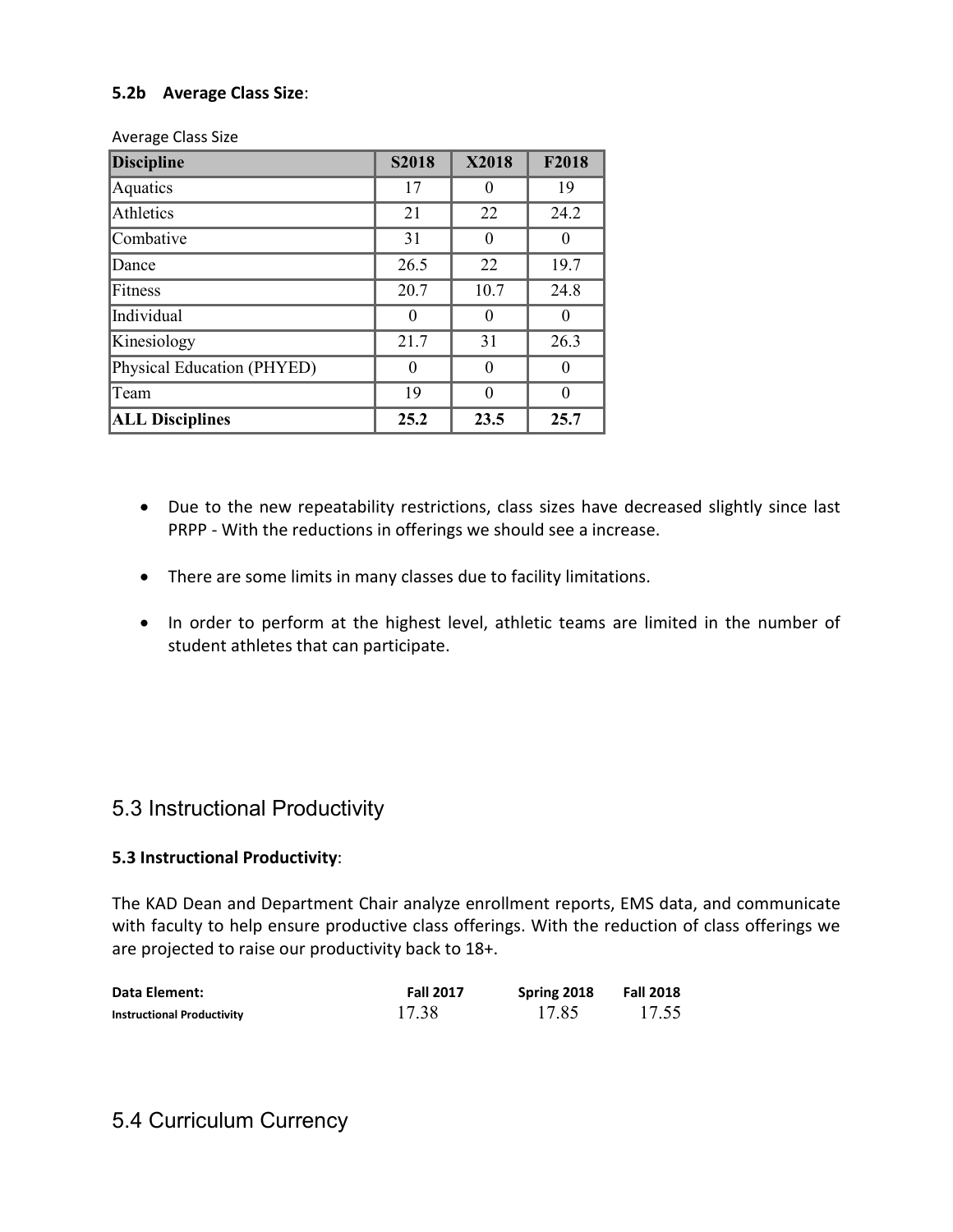#### **5.4 Curriculum Currency:**

All KAD course outlines have recently been edited and approved by our district curriculum committee. In addition to editing and updating every course outline, we have successfully completed a majority of our SLO assessments, as well as 100% completion of our major's and certificate's assessments.

### 5.5 Successful Program Completion

#### **5.5 Successful Program Completion**

- The majority of our classes are offered at least once a year. Classes that are not offered once a year are on a rotation plan to allow students the opportunity to achieve successful completion of KAD majors and certificates.
- Support for students in our programs is provided by faculty and staff that include:
	- 1. Individual advising
	- 2. Counseling
	- 3. Career guidance, mentorship, and placement
	- 4. Certificate and major advisory committees
- The discipline currently offers a Kinesiology major with the emphasis in teaching, coaching, personal training, sports medicine, nutrition, and dance. Certificates are offered in fitness, nutrition, dance, youga, and health. The number of completers has been low for our majors and certificates in the past, but recent assessments and revisions to our majors and certificates will improve the number of completers significantly.
- In addition to revising our majors and certificates, we have closed the gap between our online class offerings and the current demand for online classes. We have seen an increase in enrollment and major and certificate completers.

### 5.6 Student Success

#### **5.6 Student Success**

Average GPA for academic year 2017-18

| Fall   | 3.17 |
|--------|------|
| Spring | 3.05 |
| Summer | 2.99 |

Retention Rate for Academic Year 2017-18

| Fall   | 84.4% |
|--------|-------|
| Spring | 82.5% |
| Summer | 81.0% |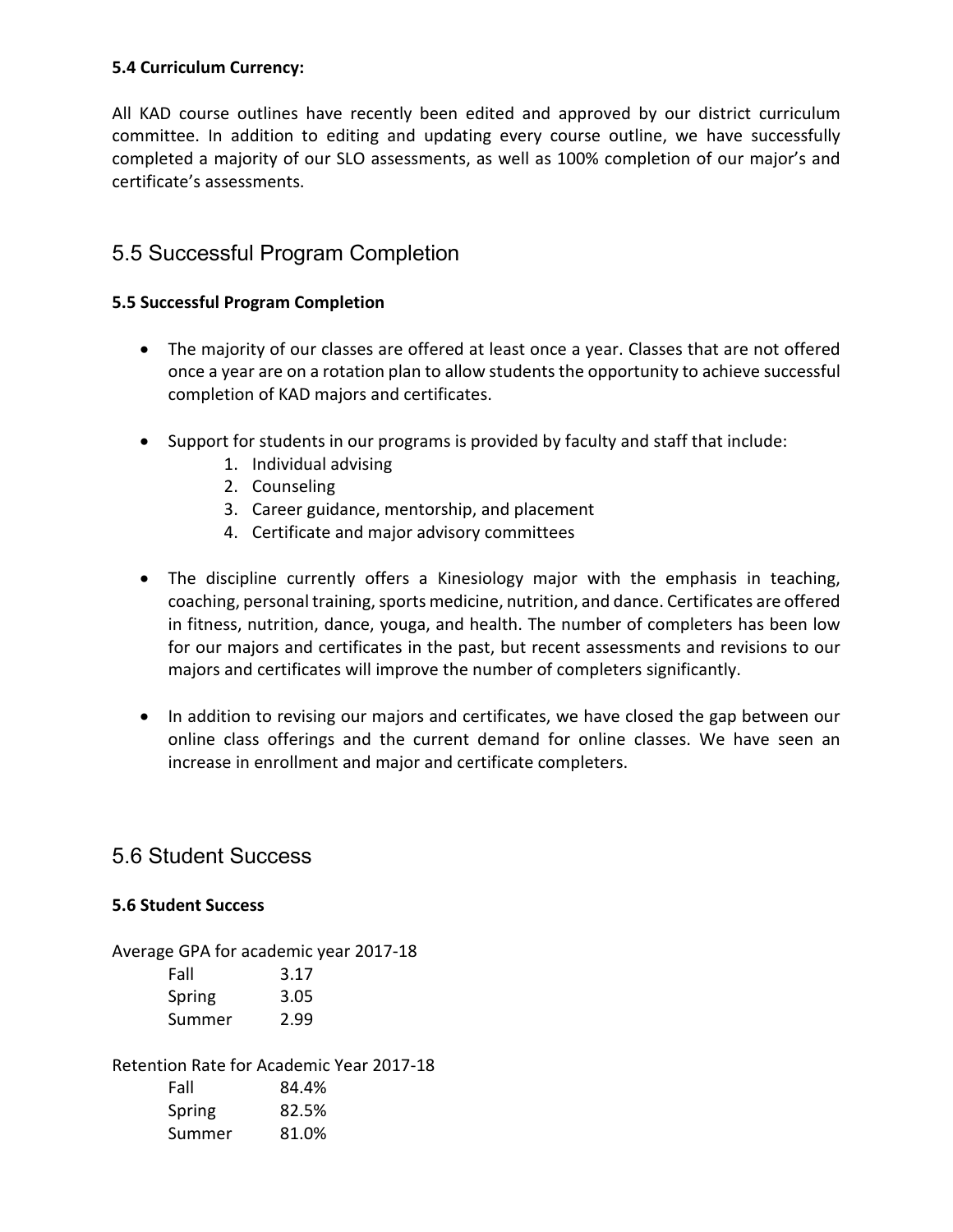Completion Rates for Academic year 2017-18 Fall 82.9% Spring 81.0% Summer 87.1%

### 5.7 Student Access

#### **5.7 Student Access**

Students KAD served by Ethnicity for Academic Year 2017-18:

This data is for all courses at all locations by department:

| <b>KAD Department</b> | Total | Percent |
|-----------------------|-------|---------|
| White                 | 3380  | 42.75%  |
| Asian                 | 337   | 6.95%   |
| <b>Black</b>          | 214   | 3.03%   |
| Hispanic              | 2443  | 33.28%  |
| Native American       | 42    | .41%    |
| Pacific Islander      | 98    | .87%    |
| Filipino              | 49    | .76%    |
| Other Non-White       | 531   | 6.40%   |
| Decline to State      | 408   | 7497%   |
| Total                 | 7,502 |         |

1. Students from diverse backgrounds enroll in KAD classes at rates equal to or greater than the District as a whole.

2. Outreach is a vital part of the KAD Department. The department actively recruits students and participates and provides a number of community outreach projects. Athletic Programs are very active in recruiting students from underrepresented groups.

5.8 Curriculum Offered Within Reasonable Time Frame

#### **5.8 Curriculum Offered Within Reasonable Time Frame**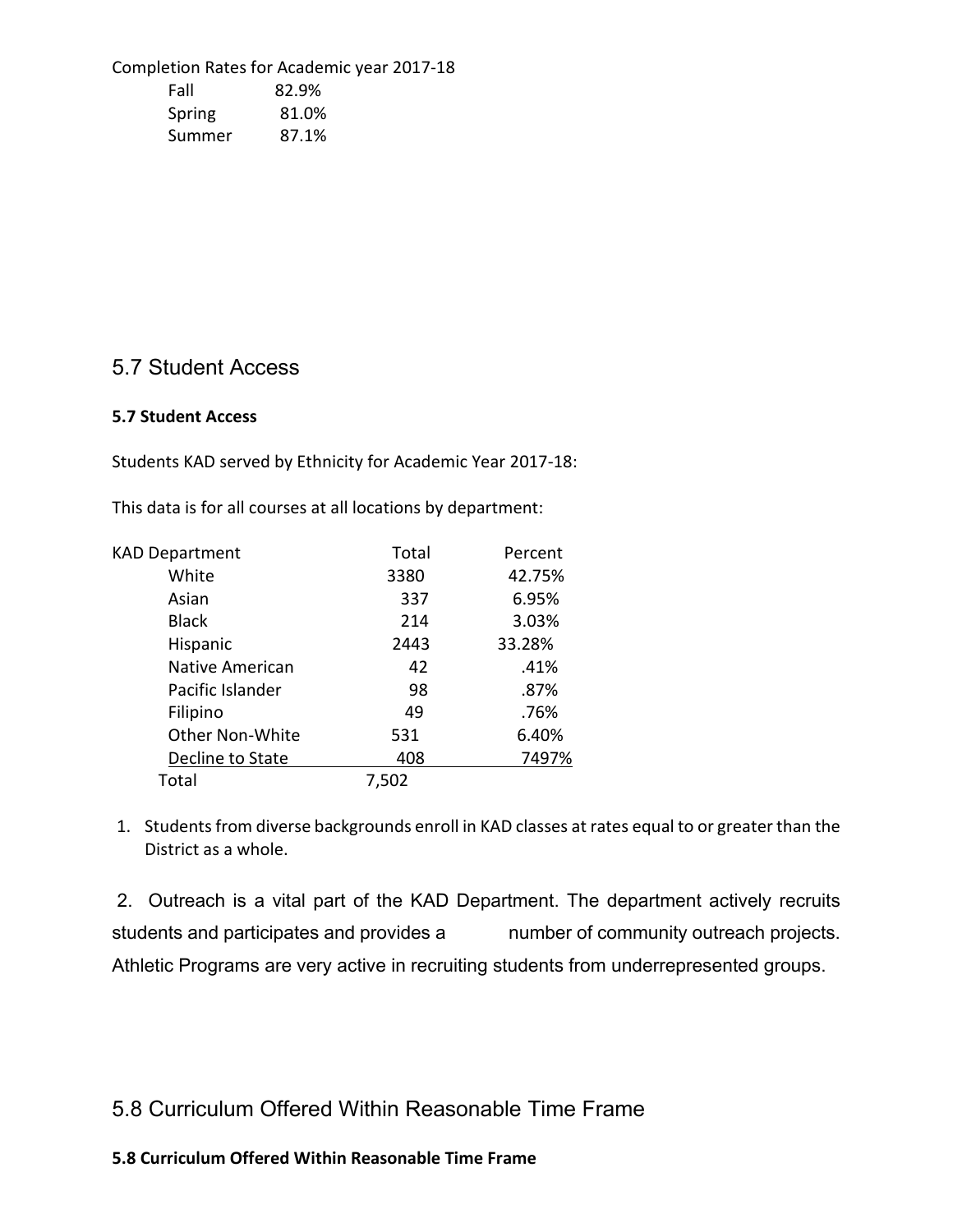With few exceptions, the large majority of our courses are offered at least once every year and the for the most part, are offered every semester. The cluster attempts to schedule in such a way as to allow students to move through the sequence of courses in a very timely manner.

## 5.9a Curriculum Responsiveness

### **5.9a Curriculum Responsiveness**

The dean fully supports the efforts of the cluster to continue to actively write, re-write, and to propose new curriculum in order to keep abreast of both student demand and industry and labor market forecasts and assumptions. The cluster depends on research and suggestions provided by the local workforce through advisory committees and other contacts with the public.

## 5.9b Alignment with High Schools (Tech-Prep ONLY)

Not Applicable

## 5.10 Alignment with Transfer Institutions (Transfer Majors ONLY)

### **5.10 Alignment with Transfer Institutions**

With the approval of our Transfer Model Curriculum degree in Kinesiology, the KAD cluster is in line with a number of transfer institutions throughout California, and within the CSU system. The dean supports efforts by the faculty to continue the articulation process with additional public and private colleges in our region, and throughout the state and nation.

## 5.11a Labor Market Demand (Occupational Programs ONLY)

Not Applicable

## 5.11b Academic Standards

Not Applicable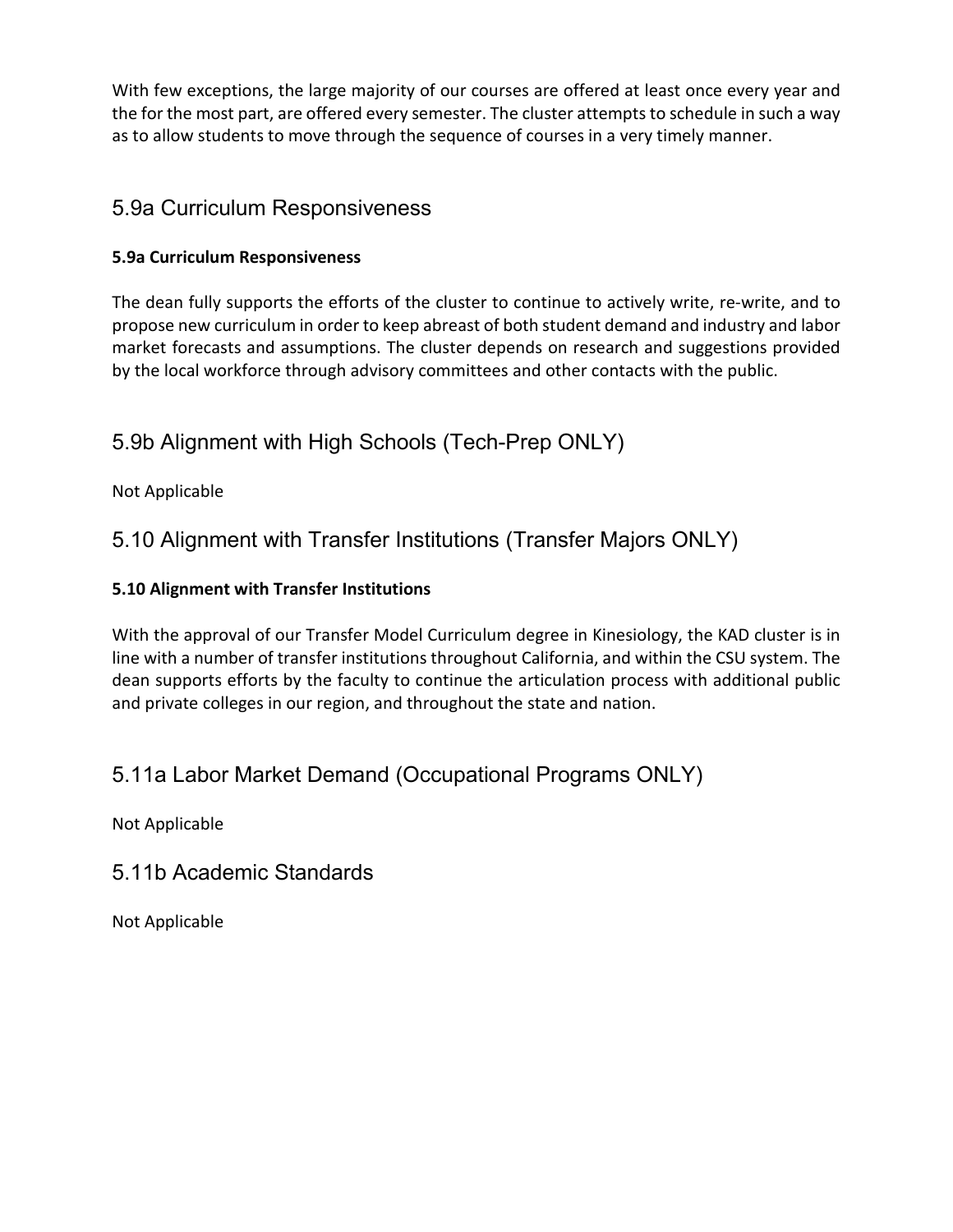# 6.1 Progress and Accomplishments Since Last Program/Unit Review

| Rank | Location   | <b>SP</b> | M              | Goal                                                                                                                                                                                                 | <b>Objective</b>                                                                       | <b>Time Frame</b> | <b>Progress to Date</b>                                                                                            |
|------|------------|-----------|----------------|------------------------------------------------------------------------------------------------------------------------------------------------------------------------------------------------------|----------------------------------------------------------------------------------------|-------------------|--------------------------------------------------------------------------------------------------------------------|
| 000  | Santa Rosa | 0.5       | 07             | Secure funding with-in the athletics<br>operational budgets. continual cost increases<br>in officials, equipment, travel, and meals has<br>left the athletic budgets in the red.                     | Secure additional operational funding.                                                 | on-going          | With the help of the VP's we will improve<br>some of these areas during the 2019-2020<br>academic year.            |
| 0002 | Santa Rosa | 01        | 0 <sub>1</sub> | Secure funding to improve assistant coaches<br>salaries.                                                                                                                                             | Provide additional support for our studnet-<br>athletes, faculty, and program.         | 2018-2020         | District funds - Still continues to be a<br>priority.                                                              |
| 0003 | Santa Rosa | 02        | 06             | Hire full time head coaches, Assistant<br>AD/SID and Resource Specialist                                                                                                                             | Provide greater support and teaching<br>excellence for students                        | continuing        | Hopefully we are making some progress.                                                                             |
| 0004 | Santa Rosa | 02        | 02             | Continue to look for and finaly find a way to<br>improve the Student-Athlete Success Center.                                                                                                         | Support Student-Athlete academic success,<br>matriculation, retention and citizenship. | 2018-2019         | We have implemented non-credit classes with<br>adult education. We still need to<br>Institutionalize this program. |
| 0005 | Santa Rosa | 04        | 07             | Effectively provide materials, input, and<br>leadership that will help secure and manage<br>bond measure funds to complete existing<br>facility projects as well as new facility<br>projects in KAD. | Provide students and staff with facilities that<br>promote success                     | 2018-2023         | This is happening and will be on going for<br>some time.                                                           |
| 0006 | Santa Rosa | 01        | 06             | Upgrade existing equipment and labs to meet<br>student needs.                                                                                                                                        | Secure funding to improve equipment and<br>saftey of our teaching stations.            | 2018-2020         | This has happened and we will conitnue to<br>improve more of our facilities.                                       |
| 0007 | ALL        | 02        | 0 <sub>1</sub> | Curriculum development and implementation                                                                                                                                                            | Current and meaningful curriculum that will<br>keep KAD relevant.                      | on-going          | KAD is 100% up to date on their curriculum.<br>We continue to write on-line classes and<br>hybrid classes.         |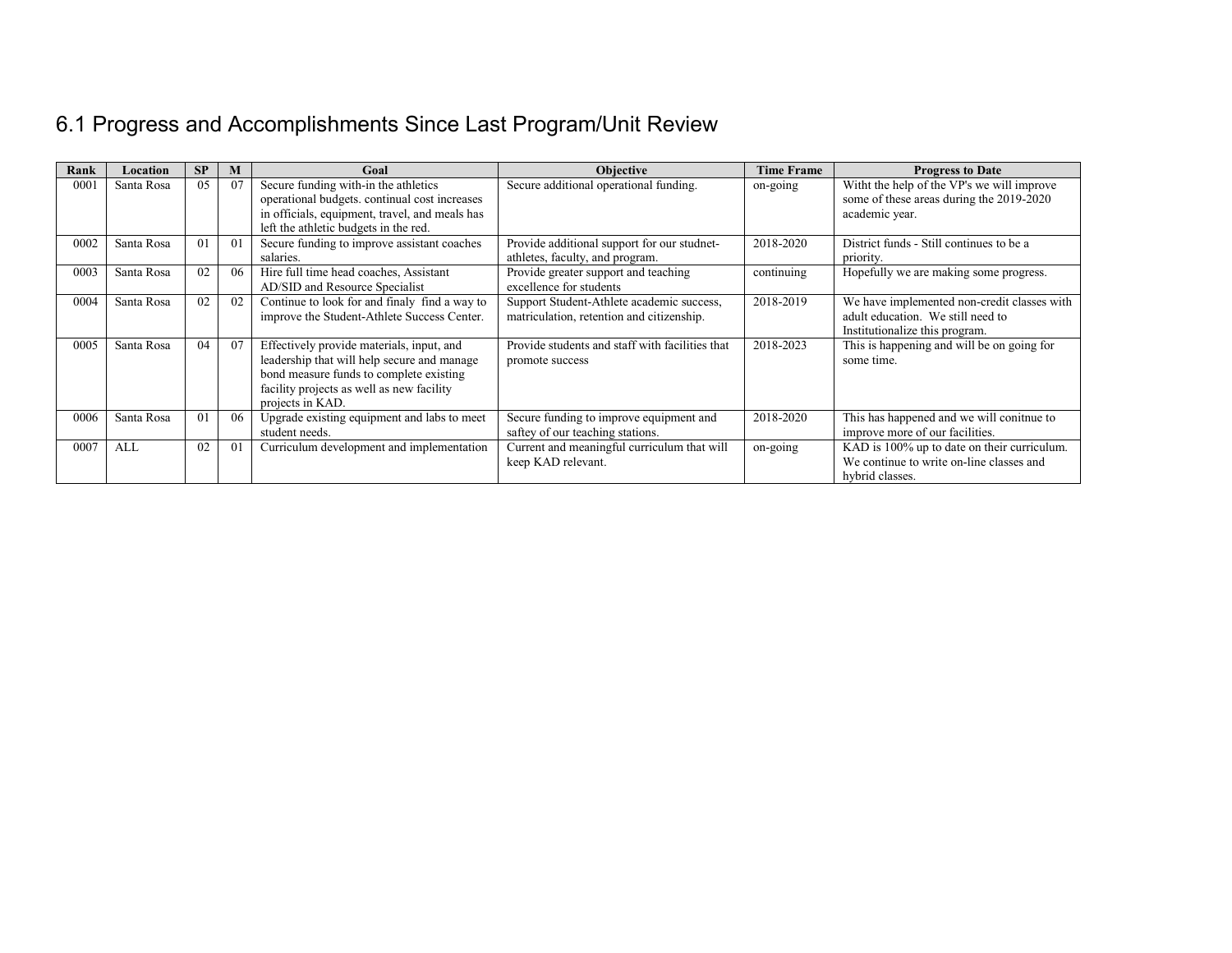## 6.2b PRPP Editor Feedback - Optional

Matt is an able administrator and accomplished Dean. He has provided great leadership to an already strong team of faculty and staff. His decisions are always based on data and he has worked hard to make a good team better. Under his leadership an already very good department is becoming great. This year the hardest choices will revolve around increasing enrollment without increasing costs. His budget has historically been inadequate to meet all of the travel required for his teams and to do the Athletic Director duties. Unfortunately, this will not be resolved easily with the current District fiscal situation. I'm delighted to have Matt on the AAC Team.